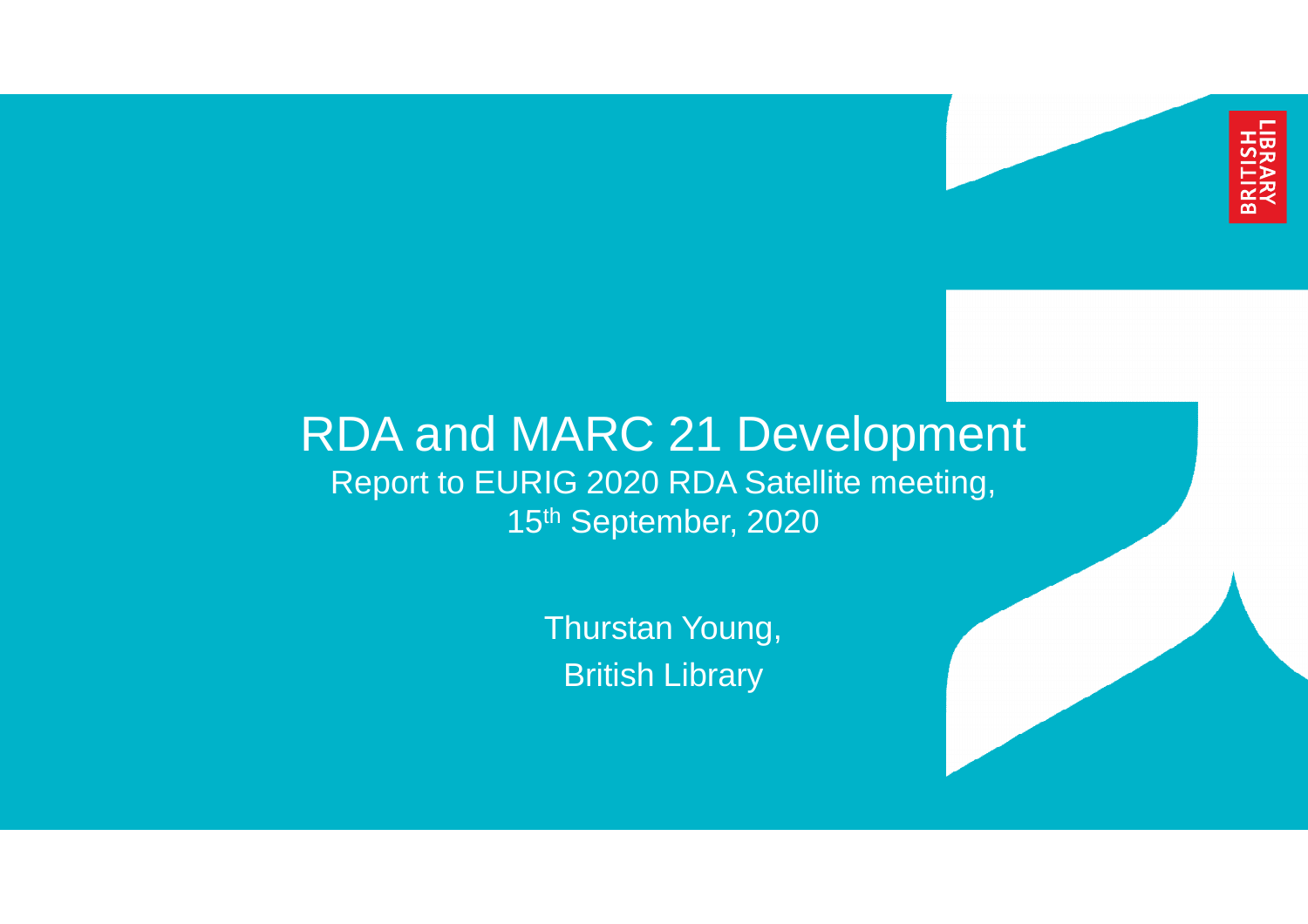

#### **Overview**

- MARC 21 Background
- MARC 21 Mappings in RDA Toolkit
- MARC RDA Working Group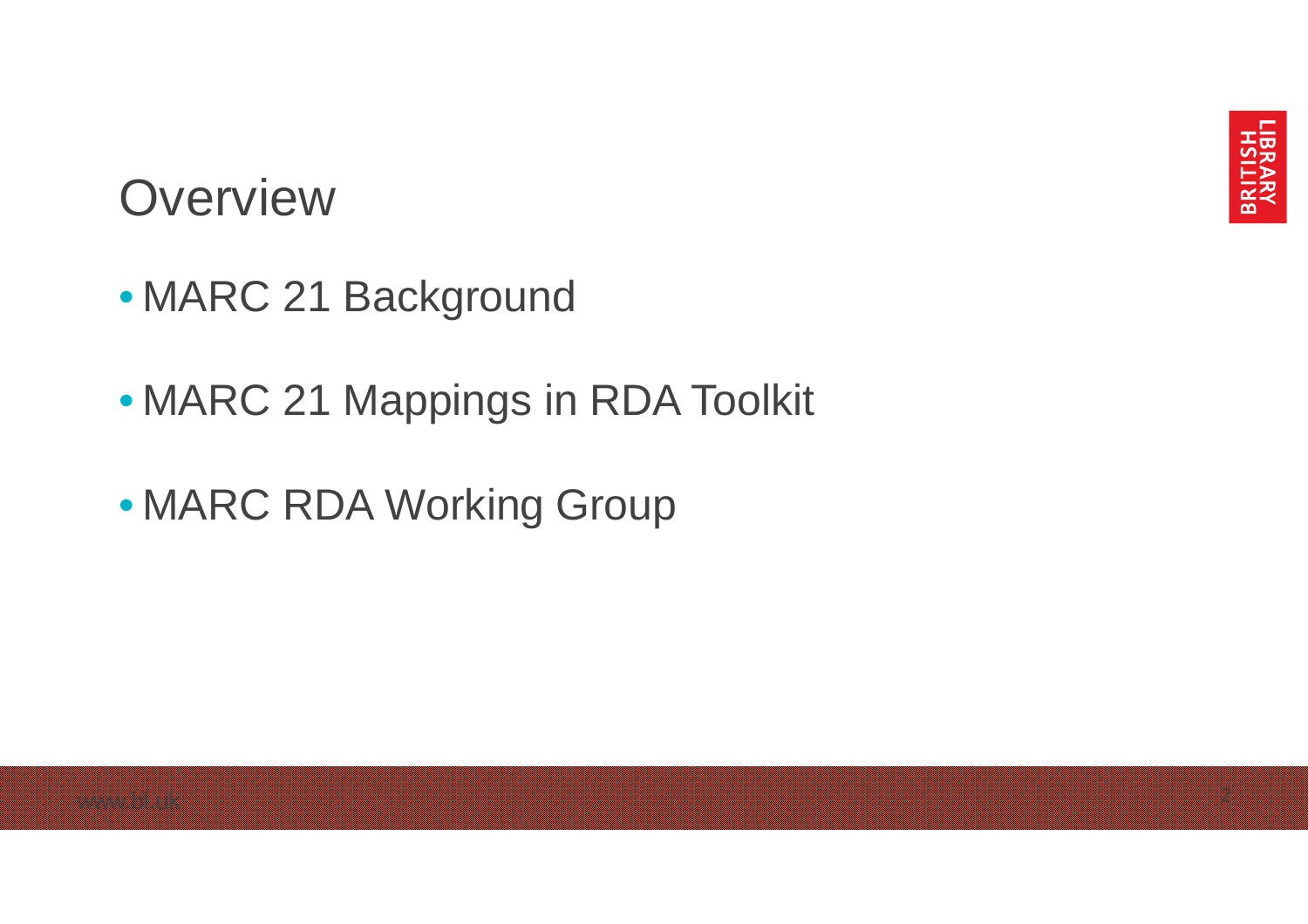

#### MARC 21 Background (What is it?)

- **Ma**chine **R**eadable **C**ataloging **21**
- Set of digital formats for the description of items catalogued by the library community
- International standard for the transmission of bibliographic data
- Widely used across North America, Europe and Australia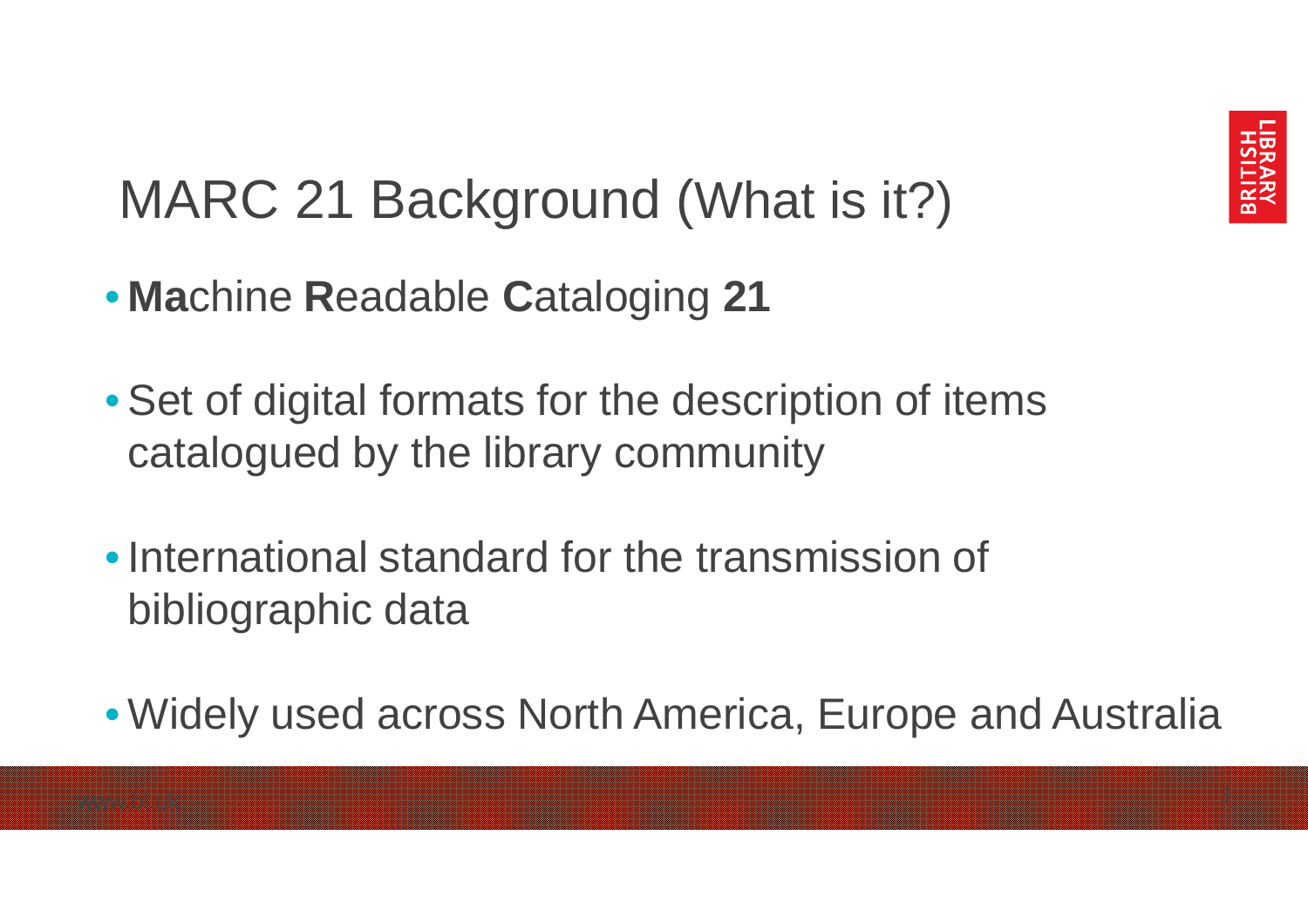

#### MARC 21 Background (History)

- Created in 1999 as a result of harmonizing USMARC and CAN/MARC
- Adopted by the British Library in 2004 as a replacement to UKMARC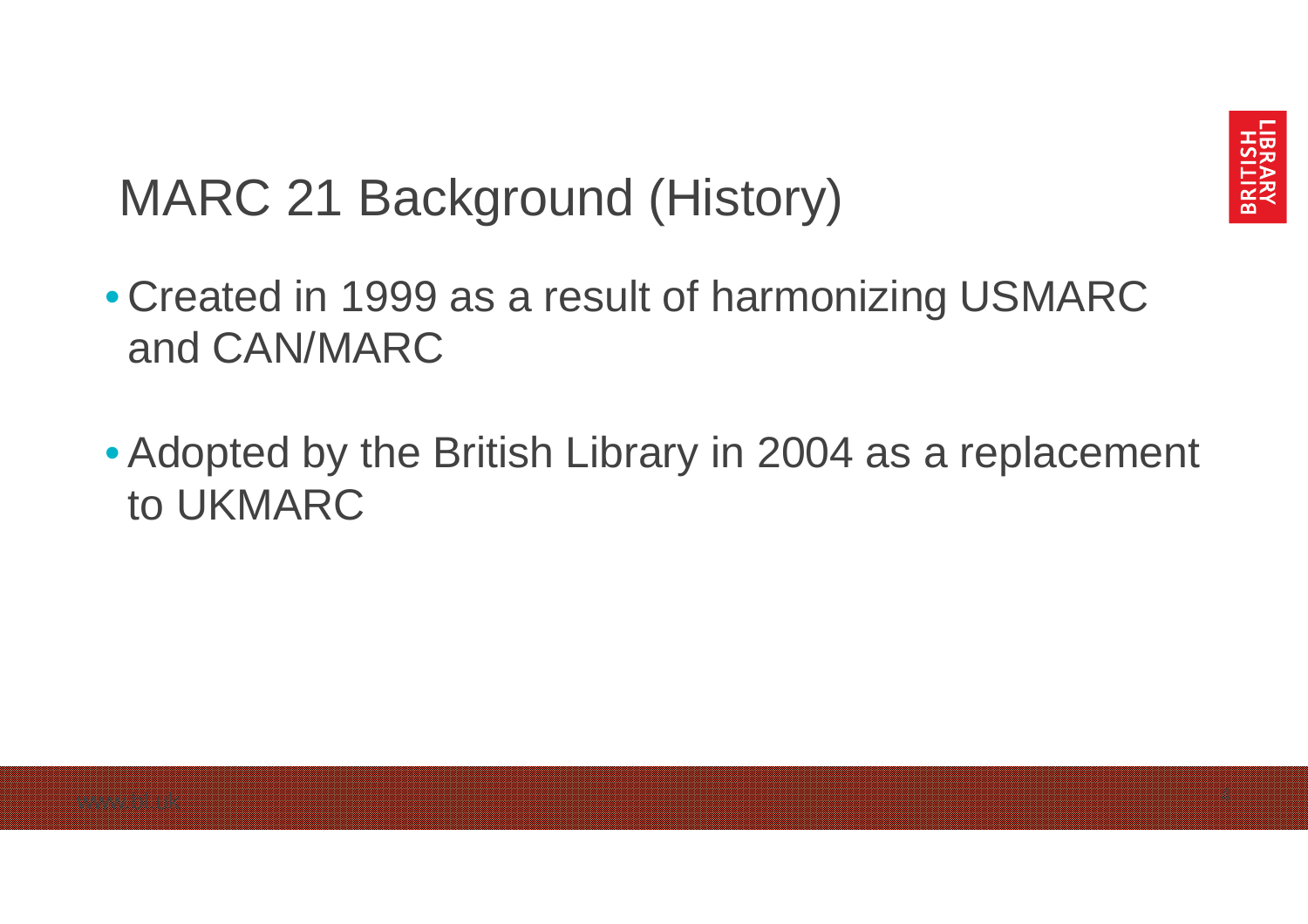#### MARC 21 Background (Structure / Content)

- Field designations: three digit numeric code (from 001-999) identifies each field in a record
- File structure: generally stored and transmitted as binary files, consisting of several MARC records
- Content: encodes information about bibliographic resources and related entities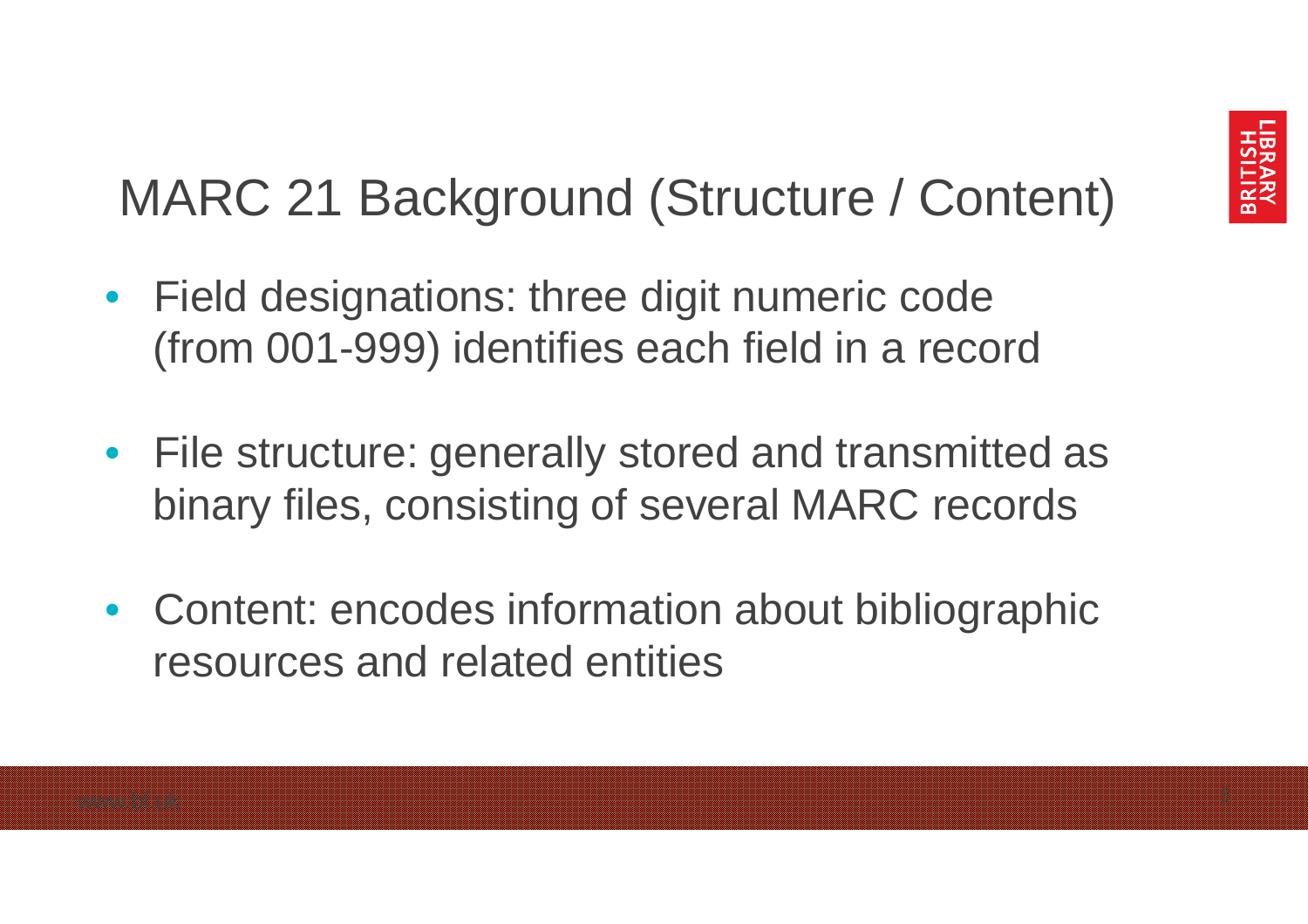

#### MARC 21 Background (Formats)

- Authority
- Bibliographic
- Holdings
- Classification
- Community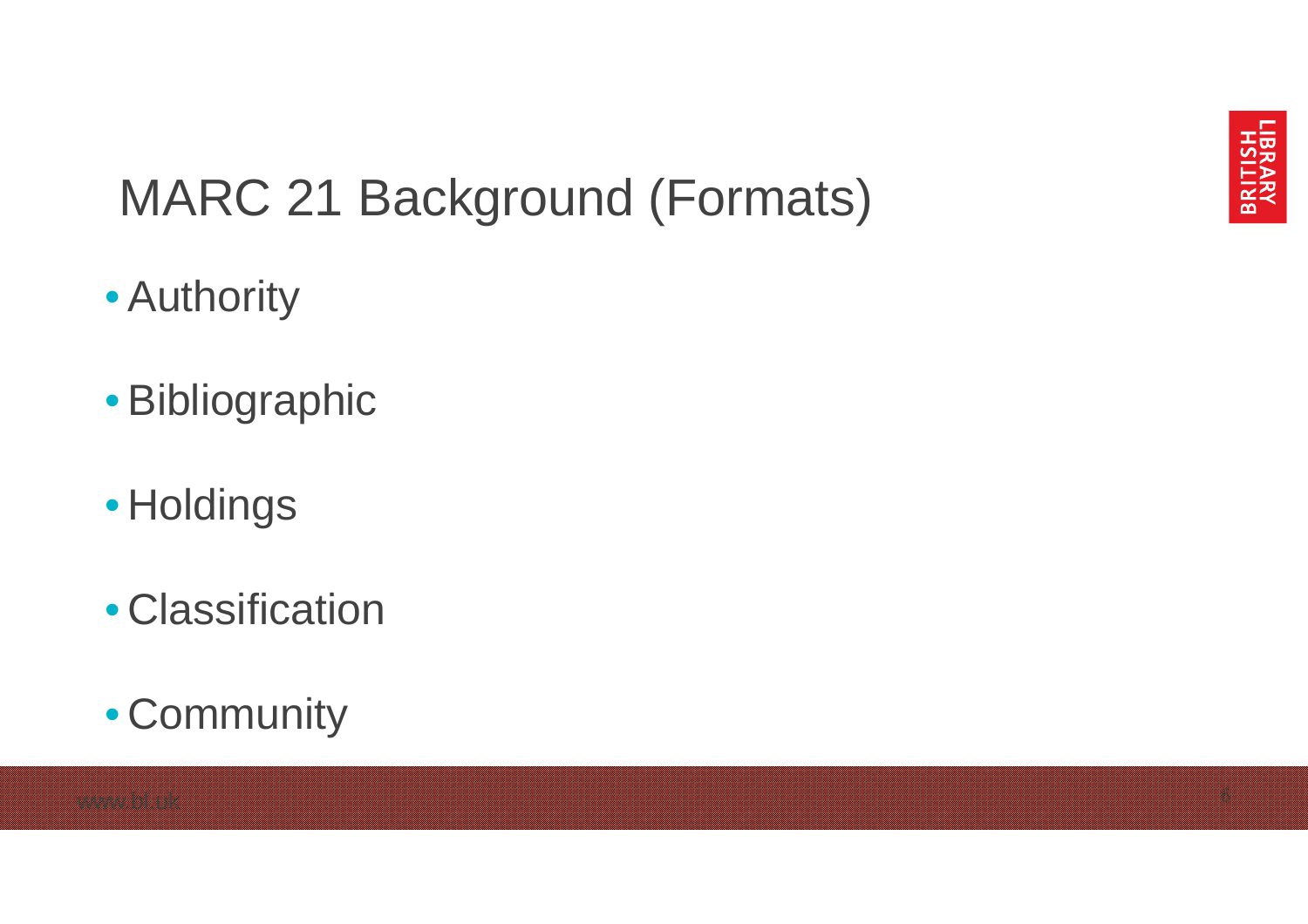

#### MARC 21 Background (Development)

- Discussion Papers, Proposals, Fast Track Changes
- Updates issued twice a year
- Sixty day embargo period to allow for implementation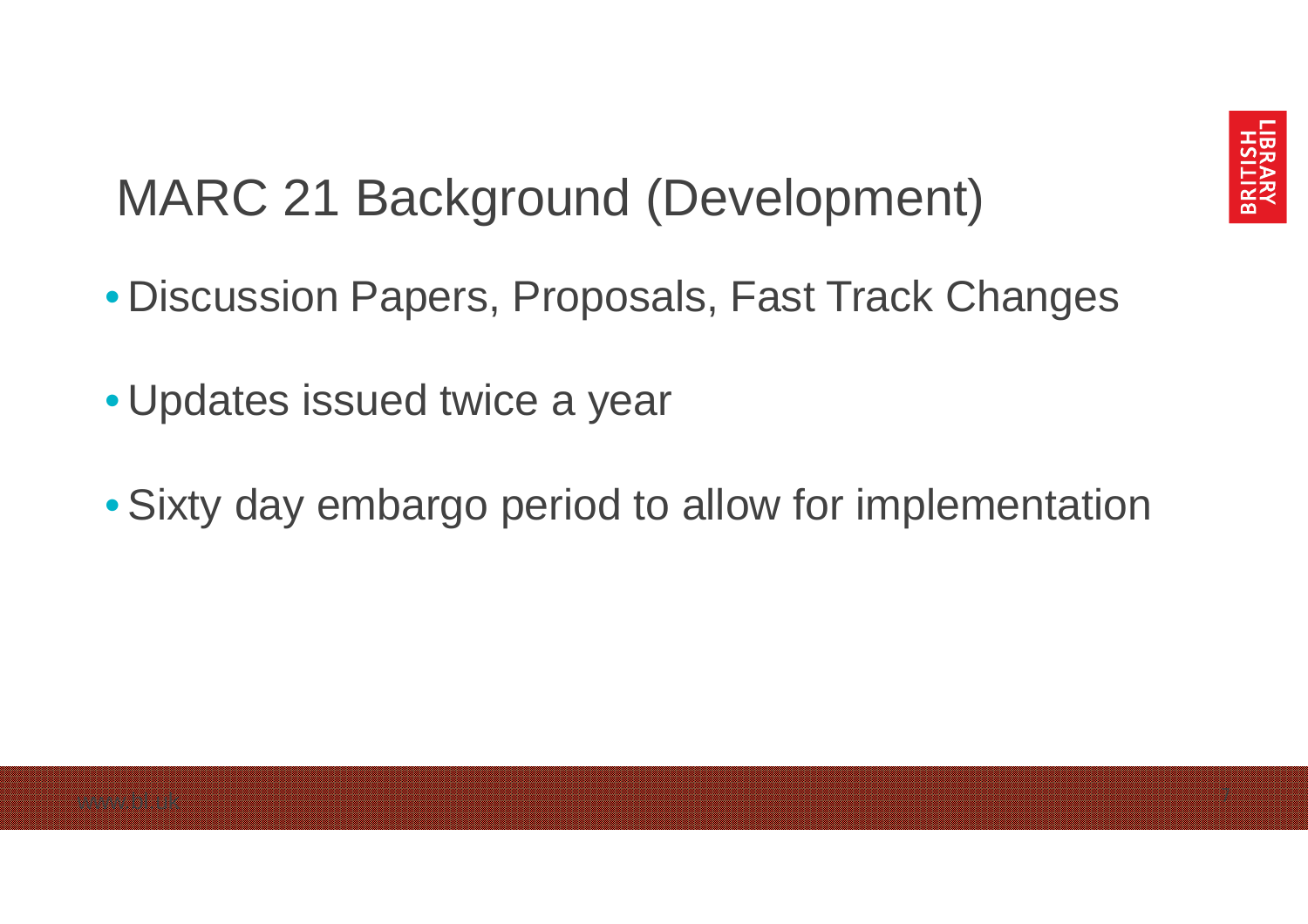#### MARC 21 Background (Administration 1)

- Library of Congress Network Development and MARC Standards Office
- MARC Steering Group
- MARC Advisory Committee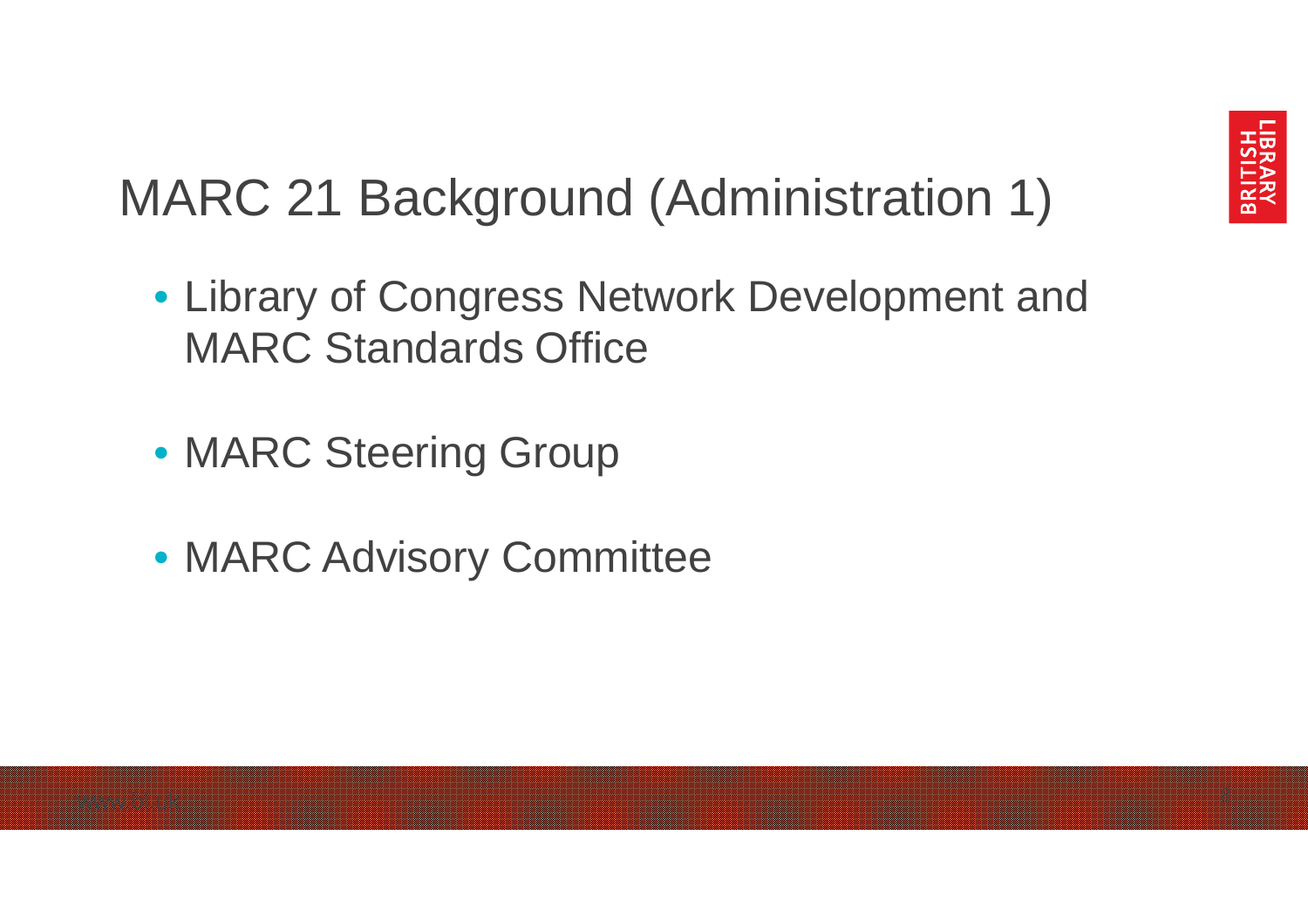#### MARC 21 Background (Administration 2)

- MARC Steering Group
	- Library of Congress
	- Library and Archives Canada
	- British Library
	- Deutsche Nationalbibliothek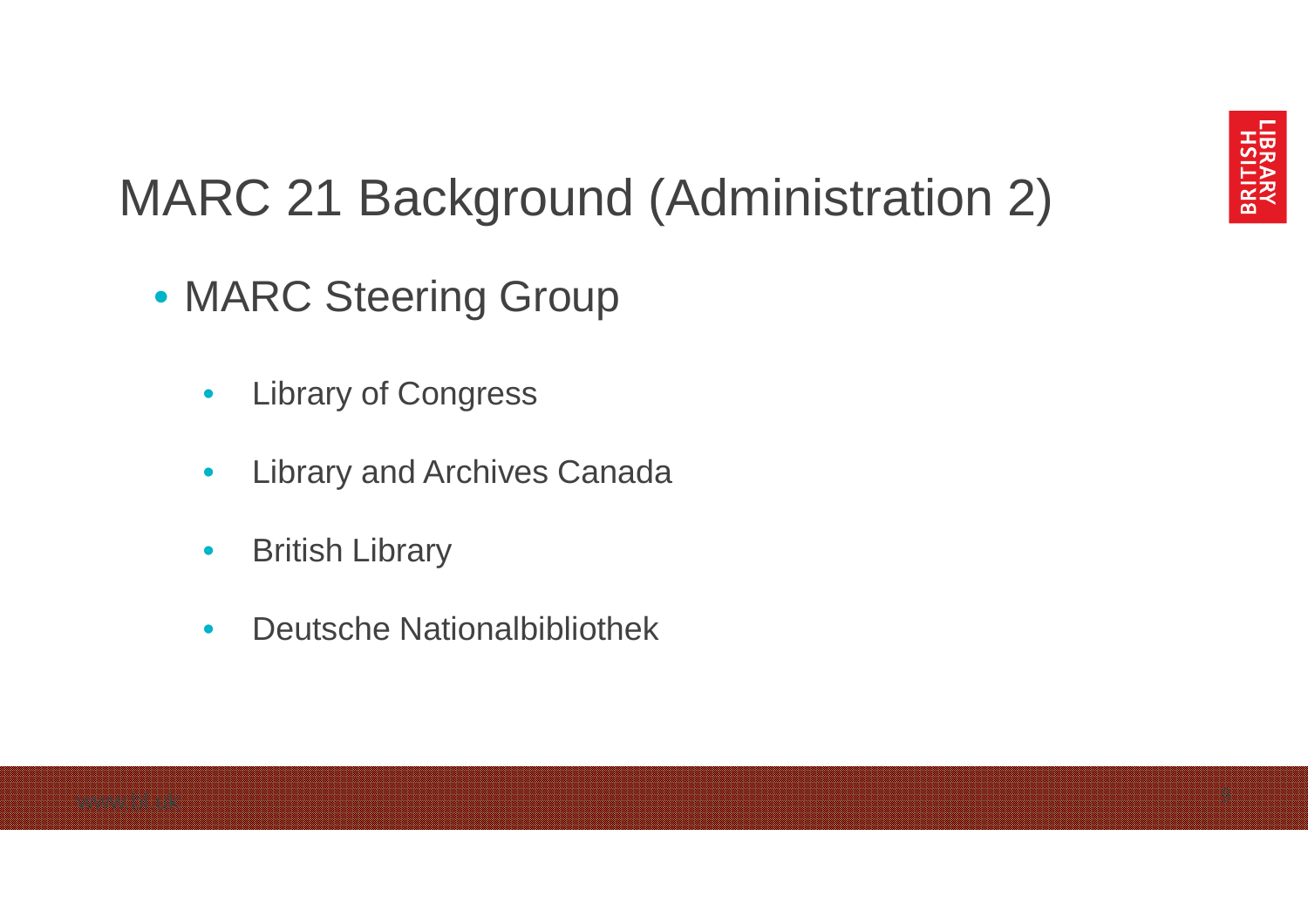#### MARC 21 Background (Administration 3)

- MARC Advisory Committee
	- MARC Steering Group
	- Biblioteca Nacional de España
	- National Library of Australia
	- Various U.S. based library cataloguing bodies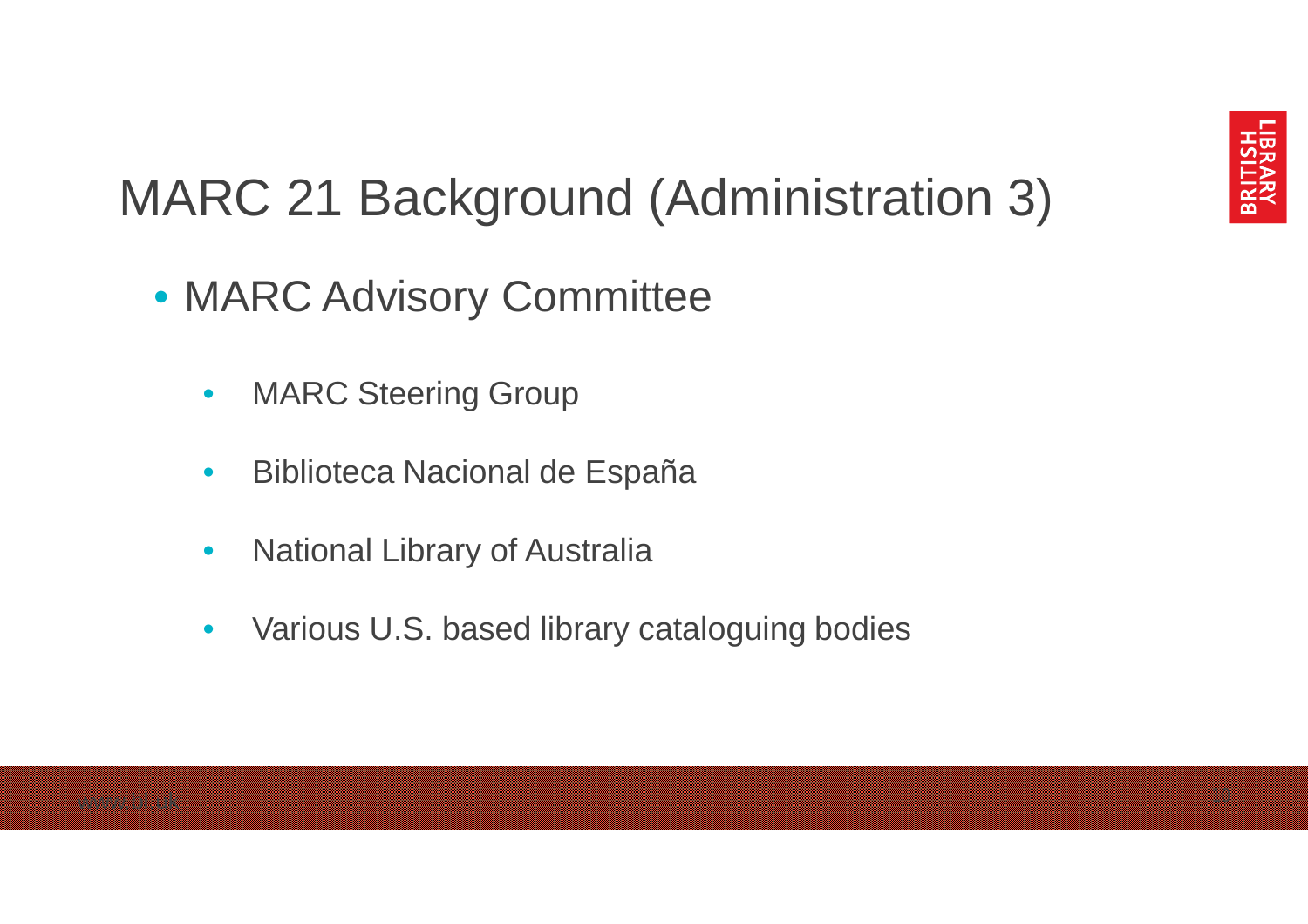

#### MARC 21 Background (Liaison)

• Protocol of understanding between :

RDA Steering Committee

and

Library of Congress Network Development and MARC Standards Office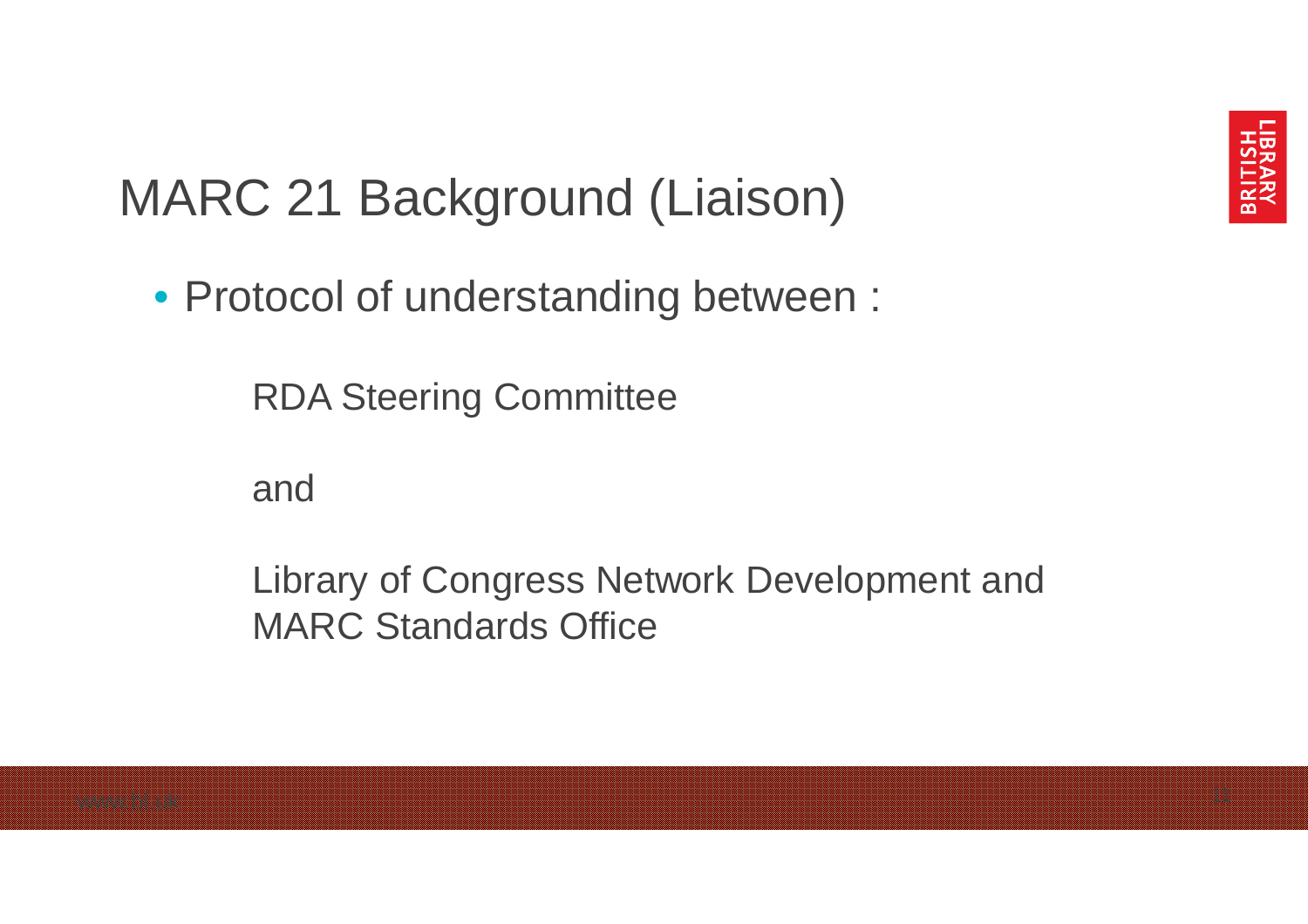

#### MARC 21 Mappings in RDA Toolkit

- Authority format mappings (Library and Archives Canada)
- Bibliographic format mappings (British Library)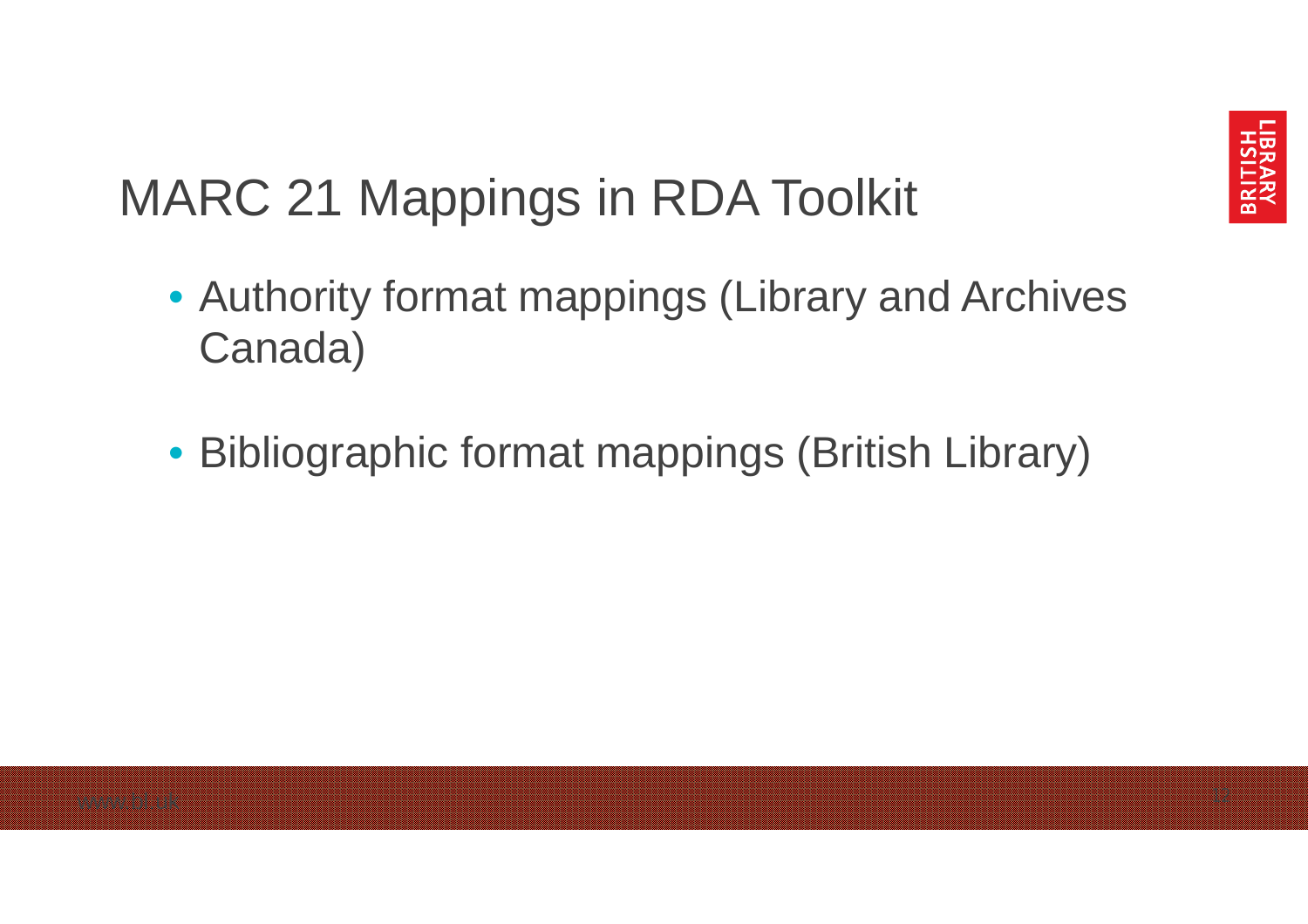

### MARC 21 Mappings in RDA Toolkit (Current 1)

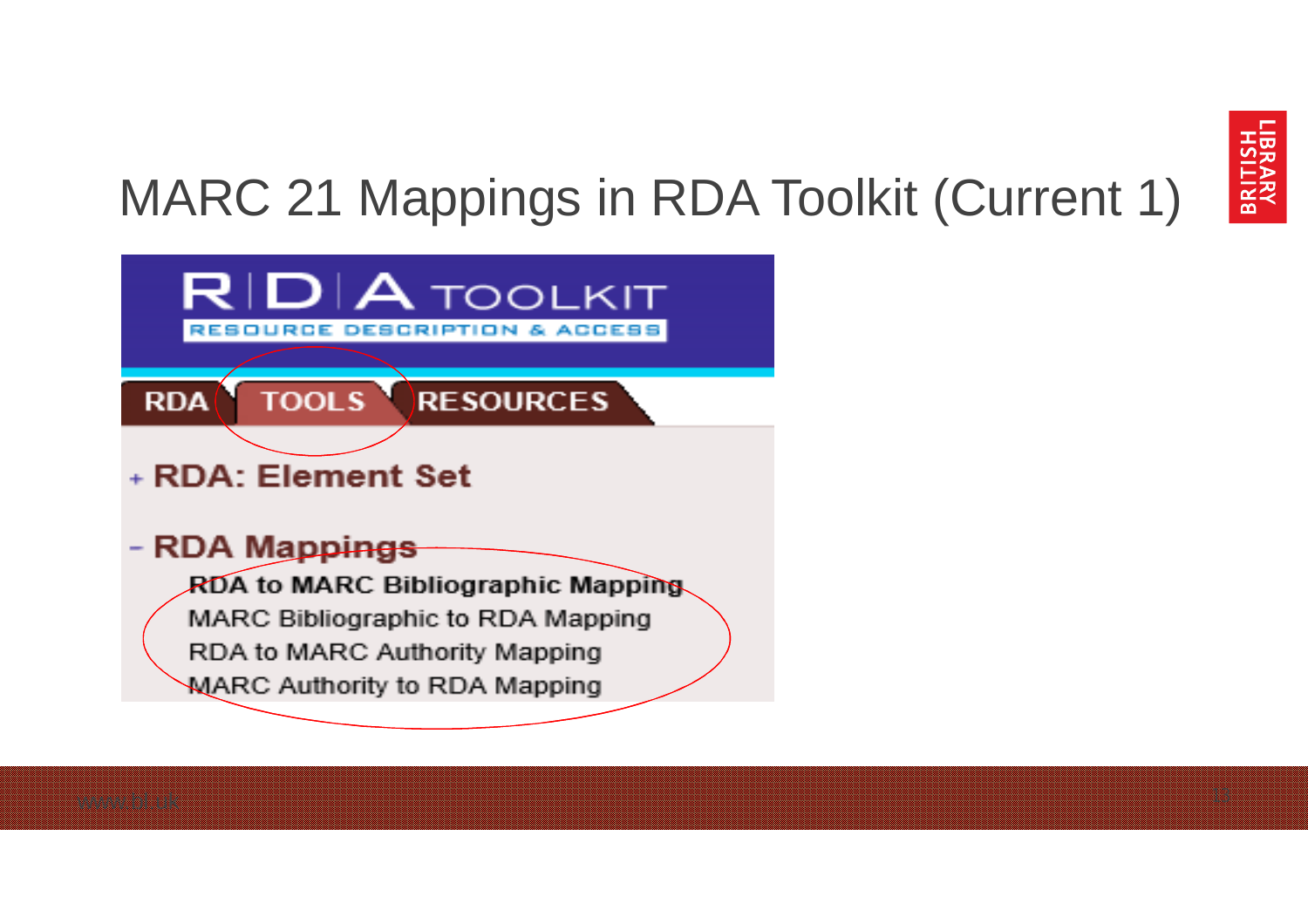

### MARC 21 Mappings in RDA Toolkit (Current 2)

| <b>RDA</b> TOOLKIT<br>RESOURCE DESCRIPTION & ACCESS                                                                                                                                      | Explore the RDA Toolkit BETA site                           |                                                                                 |                                                                                                                                                                                                                                                                                                                                                                                                                                                                                                                                           |                                                                                                          |                                                |          |  |  |
|------------------------------------------------------------------------------------------------------------------------------------------------------------------------------------------|-------------------------------------------------------------|---------------------------------------------------------------------------------|-------------------------------------------------------------------------------------------------------------------------------------------------------------------------------------------------------------------------------------------------------------------------------------------------------------------------------------------------------------------------------------------------------------------------------------------------------------------------------------------------------------------------------------------|----------------------------------------------------------------------------------------------------------|------------------------------------------------|----------|--|--|
| <b>TOOLS RESOURCES</b><br><b>RDA</b>                                                                                                                                                     |                                                             |                                                                                 |                                                                                                                                                                                                                                                                                                                                                                                                                                                                                                                                           | RDA Quick Search                                                                                         | 19.1<br>Account ID                             | Password |  |  |
| + RDA: Element Set                                                                                                                                                                       |                                                             |                                                                                 | <b>RDA TO MARC BIBLIOGRAPHIC MAPPING</b>                                                                                                                                                                                                                                                                                                                                                                                                                                                                                                  |                                                                                                          | SIOIKRI <del>€I⊡</del> I⇒IQIRIN                |          |  |  |
| - RDA Mappings<br><b>RDA to MARC Bibliographic Mapping</b><br>MARC Bibliographic to RDA Mapping<br>RDA to MARC Authority Mapping<br>MARC Authority to RDA Mapping<br>RDA to MODS Mapping |                                                             |                                                                                 | RDA Elements Mapped to MARC 21 Format for Bibliographic Data<br>The table below maps RDA elements to corresponding MARC 21 bibliographic elements.<br>While there are many instances where there is a one-to-one correspondence between RDA and MARC 21, there are cases where<br>the level of granularity in the MARC 21 element set and RDA element set differs. Where a single RDA element is equivalent to<br>more than one MARC 21 element, all applicable MARC 21 elements are provided. Where the content of the RDA element would |                                                                                                          |                                                |          |  |  |
| <b>Examples of RDA Records (RSC)</b><br><b>Full Records</b>                                                                                                                              |                                                             |                                                                                 | be recorded in an uncontrolled form no mapping has been made to controlled vocabularies in MARC. This may change!<br>The table includes a detailed mapping of Appendix J, Relationship designators: relationships between works expressions,                                                                                                                                                                                                                                                                                              |                                                                                                          |                                                |          |  |  |
| <b>Books of the Bible</b>                                                                                                                                                                | <i>identifiers</i>                                          |                                                                                 | manifestations, and items. Mappings have been provided for each of the prescribed methods of representing relationships:                                                                                                                                                                                                                                                                                                                                                                                                                  |                                                                                                          |                                                |          |  |  |
| <b>Medium of Performance</b><br>+ Medium of Performance<br>+ Besättning                                                                                                                  |                                                             | authorised access points<br>structure descriptions<br>unstructured descriptions |                                                                                                                                                                                                                                                                                                                                                                                                                                                                                                                                           |                                                                                                          |                                                |          |  |  |
| - RDA Index<br>Print RDA Index (English)<br>+ Workflows                                                                                                                                  | <b>RDA</b><br><b>INSTRUCTION</b><br><b>NUMBER</b>           | <b>RDA</b><br><b>FLEMENT</b><br><b>NAME</b>                                     | <b>MARC 21</b><br><b>FIELD</b><br><b>TAG</b>                                                                                                                                                                                                                                                                                                                                                                                                                                                                                              | <b>MARC 21</b><br><b>SUBFIELD CODE</b><br><b>ORCHARACTER</b><br><b>POSITION IN FIXED</b><br><b>FIELD</b> | <b>MARC 21 FIELD /</b><br><b>SUBFIELD NAME</b> |          |  |  |
| + Maps                                                                                                                                                                                   | Identifying Manifestations and<br>Chapter 2<br><b>Items</b> |                                                                                 |                                                                                                                                                                                                                                                                                                                                                                                                                                                                                                                                           |                                                                                                          |                                                |          |  |  |
| +2010 Entity Relationship Diagram<br>(Archival)                                                                                                                                          | 2.8 RDA<br><b>232 RDA</b>                                   | Title<br><b>Title Proper</b>                                                    | 245 <sup>2</sup>                                                                                                                                                                                                                                                                                                                                                                                                                                                                                                                          | a, n, p                                                                                                  | Title                                          |          |  |  |
| + Schemas (Archival)                                                                                                                                                                     | <b>2.3.2 RDA</b>                                            | <b>Title Proper</b>                                                             | 245%                                                                                                                                                                                                                                                                                                                                                                                                                                                                                                                                      | c                                                                                                        | Statement of responsibility, etc.              |          |  |  |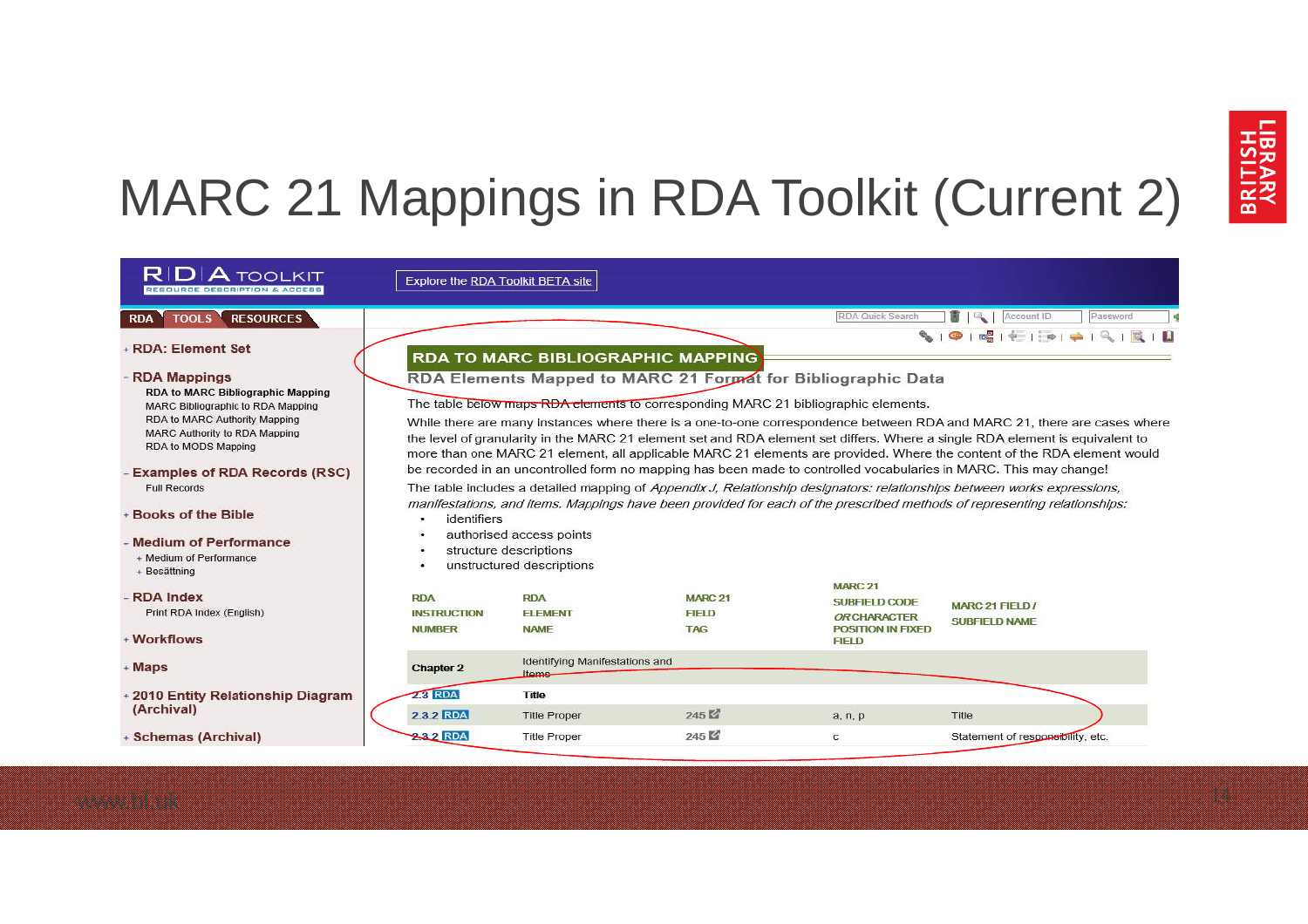

#### MARC 21 Mappings in RDA Toolkit (Beta 1)

| R   D   A TOOLKIT           |                                                                                                                                              |                 |                  |     | (?) Help     | English                         | Submit Feedback |
|-----------------------------|----------------------------------------------------------------------------------------------------------------------------------------------|-----------------|------------------|-----|--------------|---------------------------------|-----------------|
| <b>PS Writers Group</b>     |                                                                                                                                              |                 |                  |     |              |                                 | $Profile \vee$  |
| <b>ENTITIES</b>             | <b>GUIDANCE</b>                                                                                                                              | <b>POLICIES</b> | <b>RESOURCES</b> | All | $\checkmark$ | Search                          | Q               |
|                             |                                                                                                                                              |                 | Download PDF     |     |              |                                 |                 |
|                             | Entities > Manifestation > statement of responsibility relating to title proper                                                              |                 |                  |     |              |                                 |                 |
|                             | statement of responsibility relating                                                                                                         |                 |                  |     |              | Select Policy Statement Set (2) |                 |
|                             |                                                                                                                                              |                 |                  |     | Show None    | v                               |                 |
| to title proper             |                                                                                                                                              |                 |                  |     |              |                                 |                 |
| <b>Definition and Scope</b> |                                                                                                                                              |                 |                  |     |              |                                 |                 |
|                             | A statement of responsibility that is associated with a title proper.                                                                        |                 |                  |     |              |                                 |                 |
|                             |                                                                                                                                              |                 |                  |     |              |                                 |                 |
|                             | A statement of responsibility relating to title proper does not include a statement of<br>responsibility relating to an edition or a series. |                 |                  |     |              |                                 |                 |
|                             |                                                                                                                                              |                 |                  |     |              |                                 |                 |
| Element Reference<br>ൈ      |                                                                                                                                              |                 |                  |     |              |                                 |                 |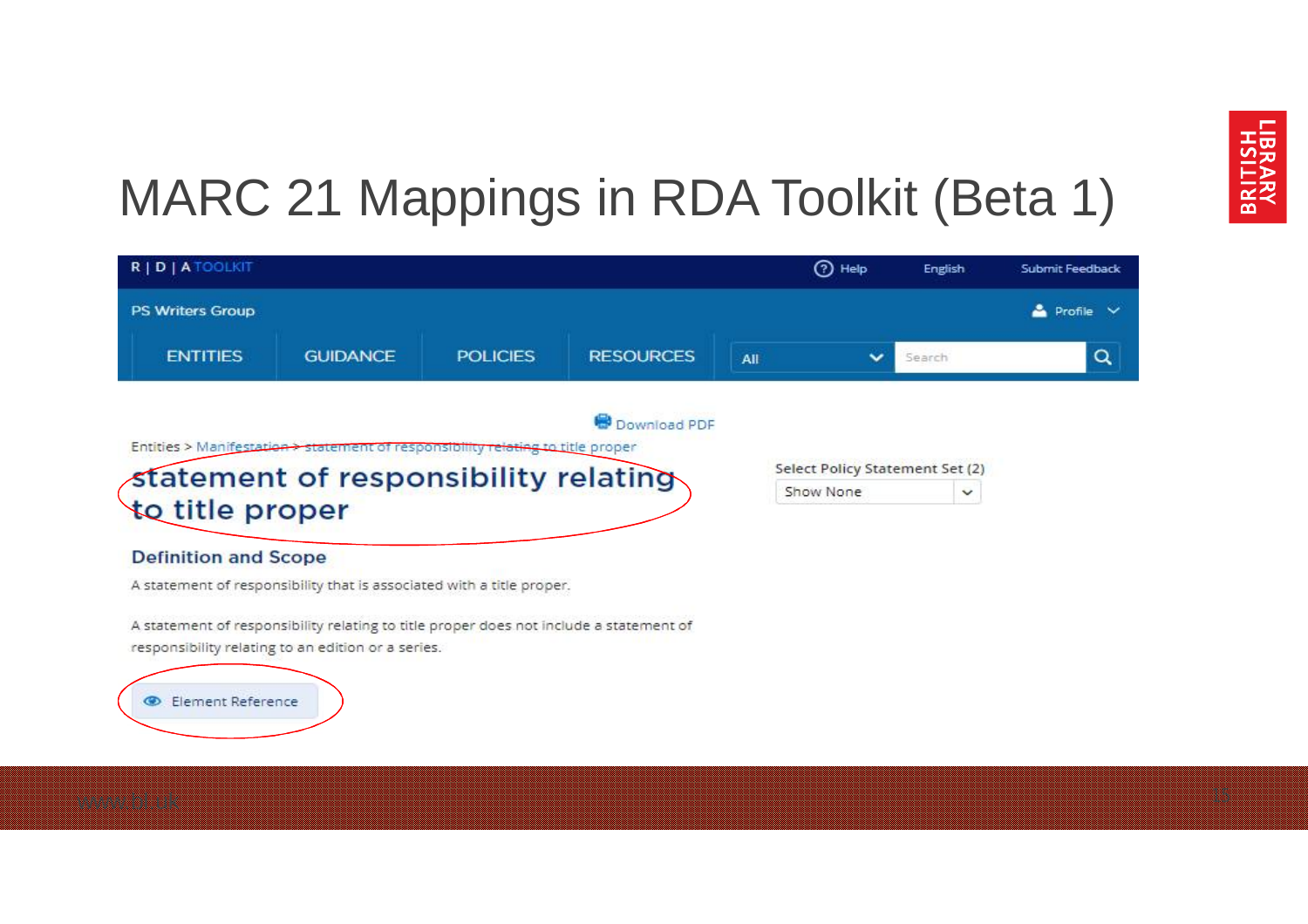

### MARC 21 Mappings in RDA Toolkit (Beta 2)

| Element Reference                                        |
|----------------------------------------------------------|
| IRI                                                      |
| http://rdaregistry.info/Elements/m/P30105                |
| Domain                                                   |
| Manifestation <sup>23</sup>                              |
| <b>Alternate labels</b>                                  |
| has statement of responsibility relating to title proper |
| <b>Dublin Core Terms</b>                                 |
| <b>MARC 21 Bibliographic</b>                             |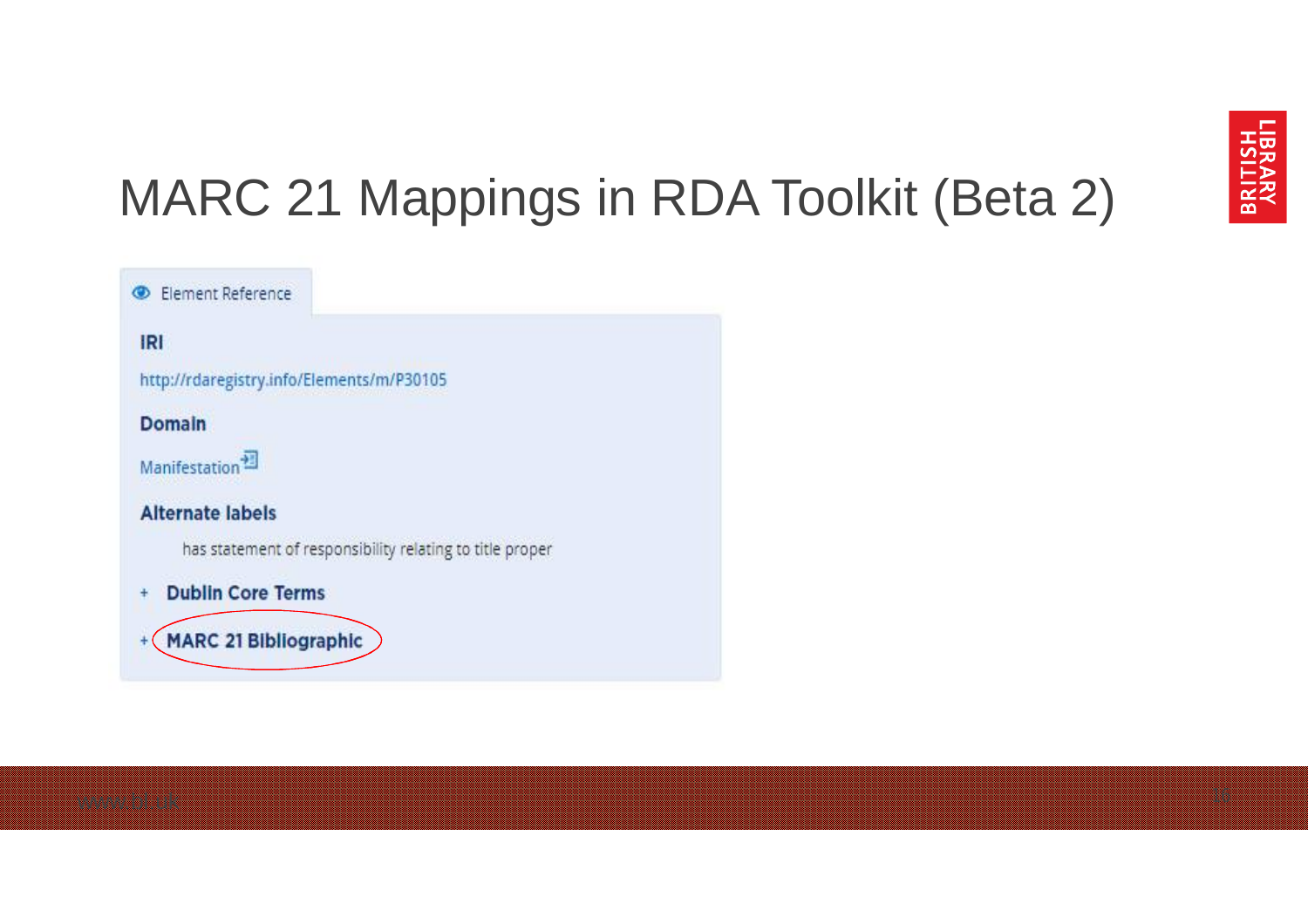

#### MARC 21 Mappings in RDA Toolkit (Beta 3)

#### **MARC 21 Bibliographic**

MARC 21 Bibliographic 245 \*\* \$c [unstructured description]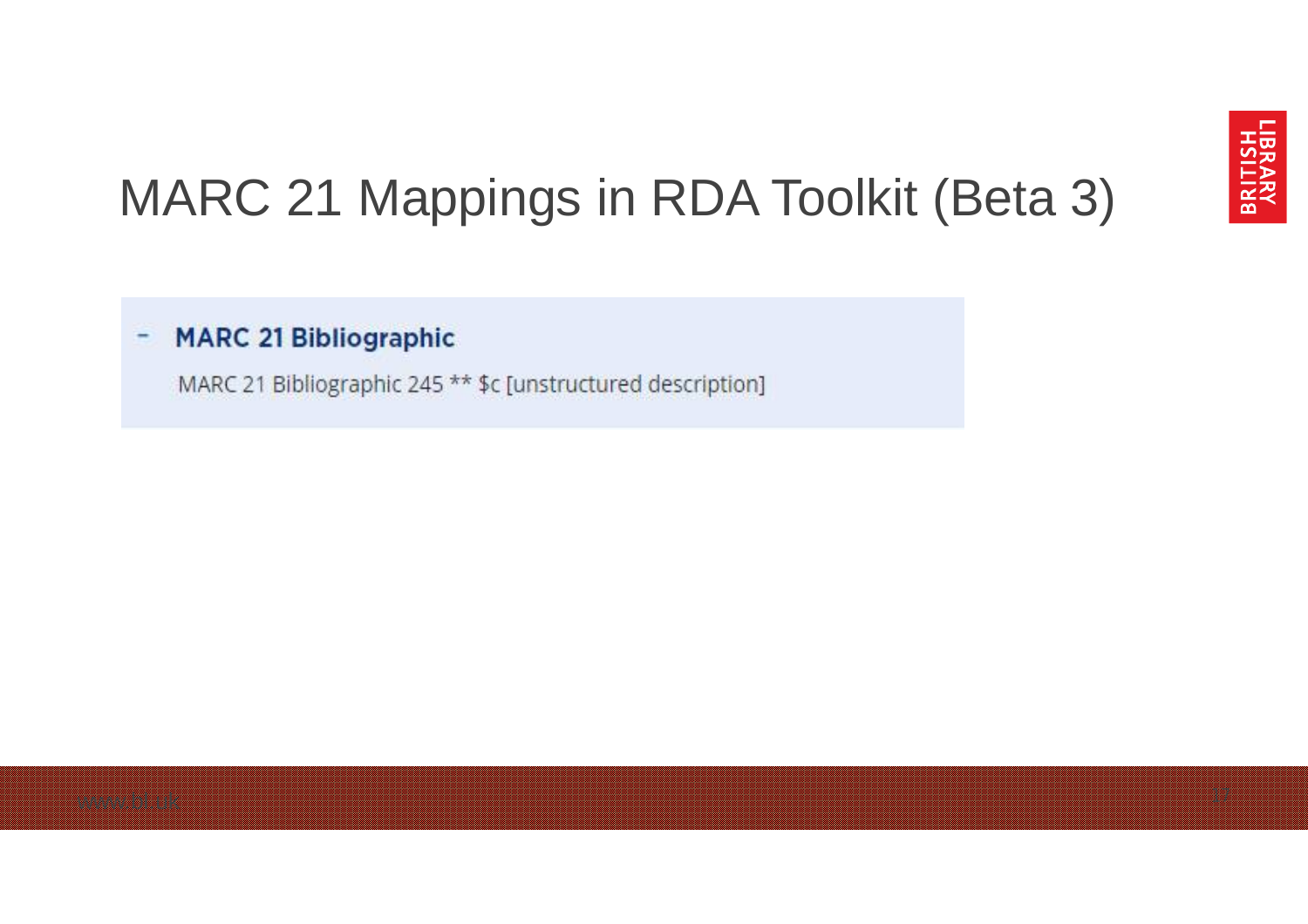### MARC 21 Mappings (Beta / Components 1)

#### **MARC 21 Bibliographic**

(MARC 2) Bibliographic 245 \*\* \$c [unstructured description]

- *Schema*
- Format
- Field
- Indicator
- Subfield
- Recording method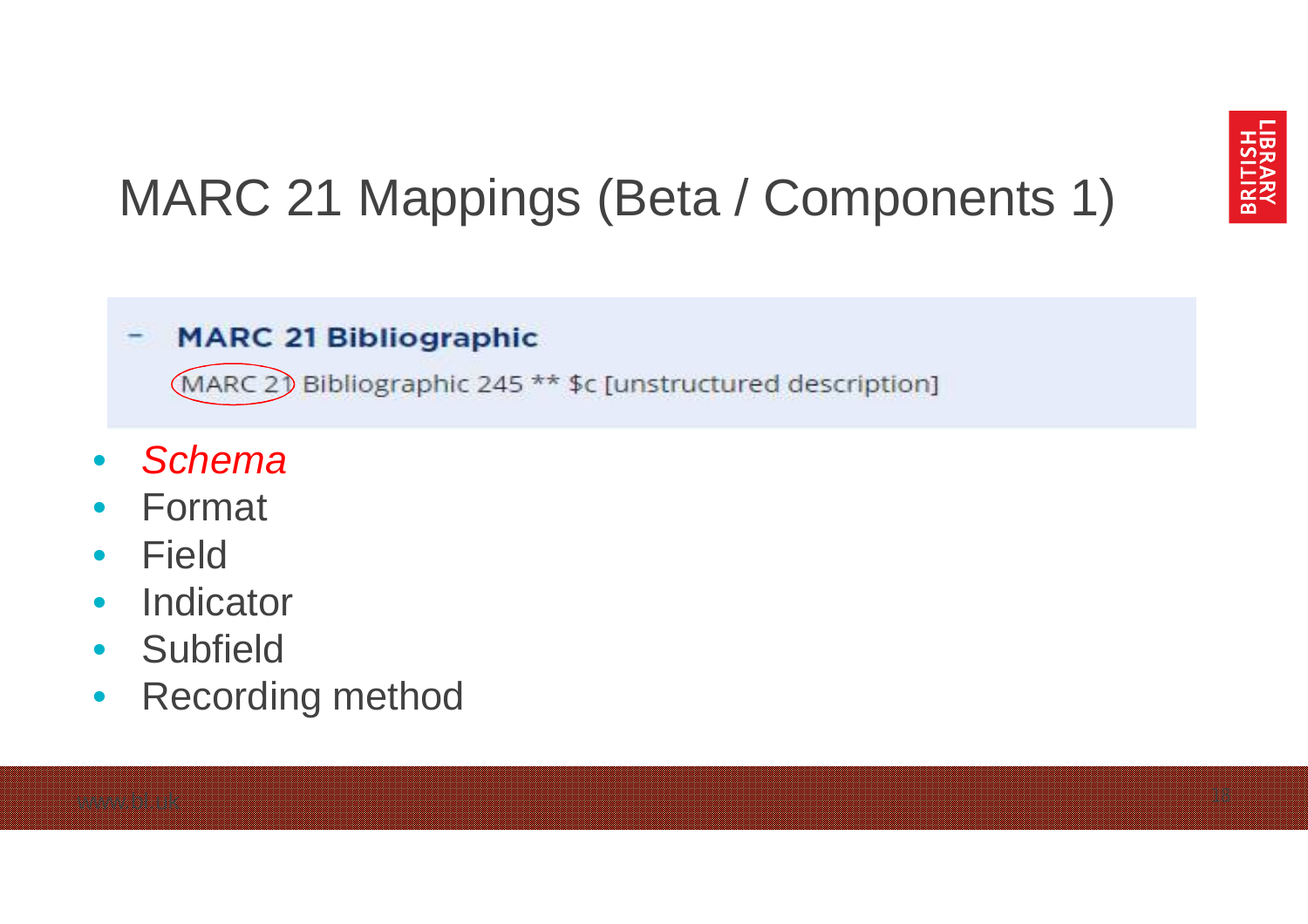### MARC 21 Mappings (Beta / Components 2)

#### **MARC 21 Bibliographic**

MARC 21 Bibliographic 245 \*\* \$c [unstructured description]

- Schema
- *Format*
- Field
- Indicator
- Subfield
- Recording method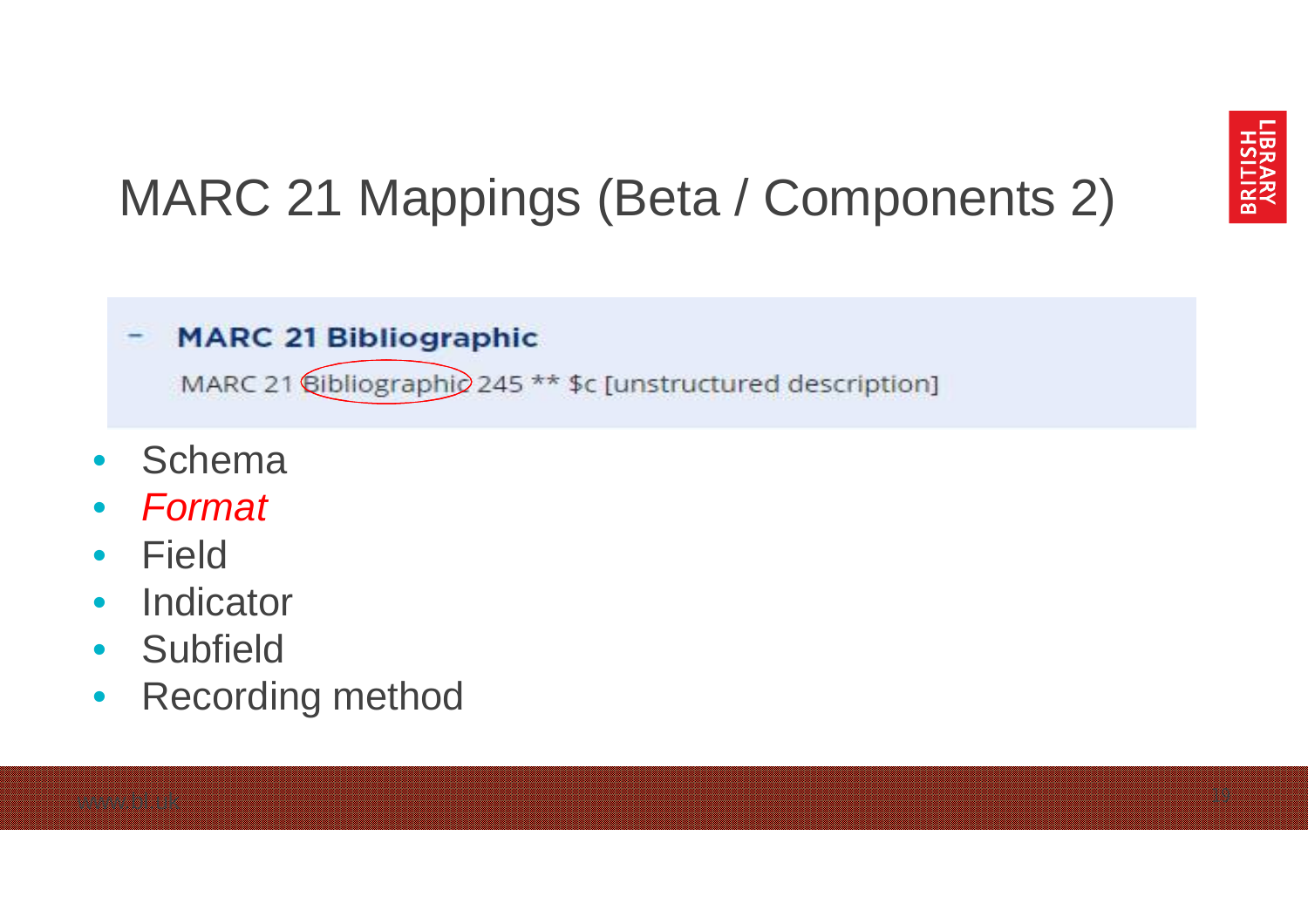### MARC 21 Mappings (Beta / Components 3)

#### **MARC 21 Bibliographic**

MARC 21 Bibliographic (245) \*\* \$c [unstructured description]

- Schema
- Format
- *Field*
- Indicator
- Subfield
- Recording method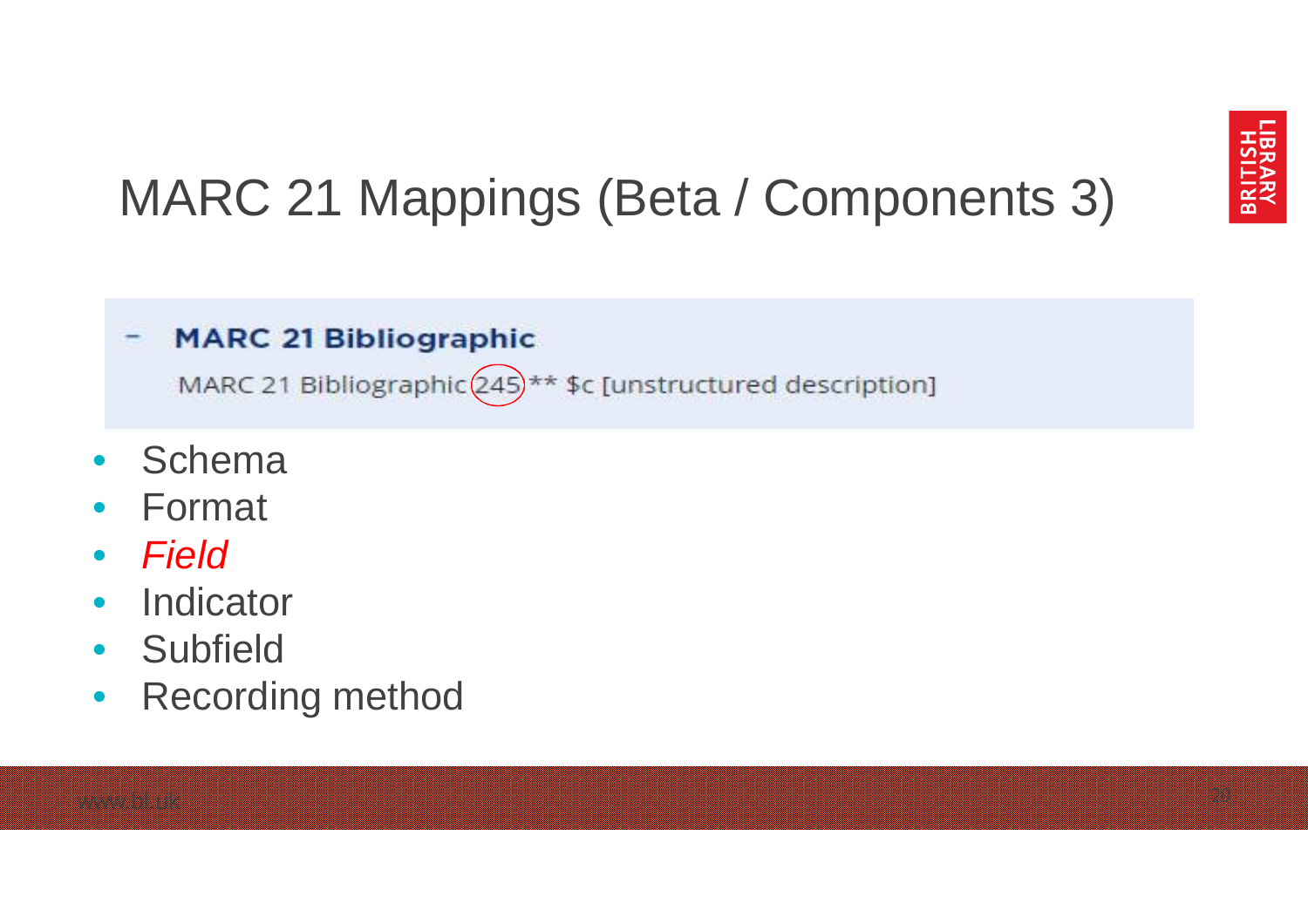### MARC 21 Mappings (Beta / Components 4)

#### **MARC 21 Bibliographic**

MARC 21 Bibliographic 245( $\star\star$ )\$c [unstructured description]

- Schema
- Format
- Field
- *Indicator*
- Subfield
- Recording method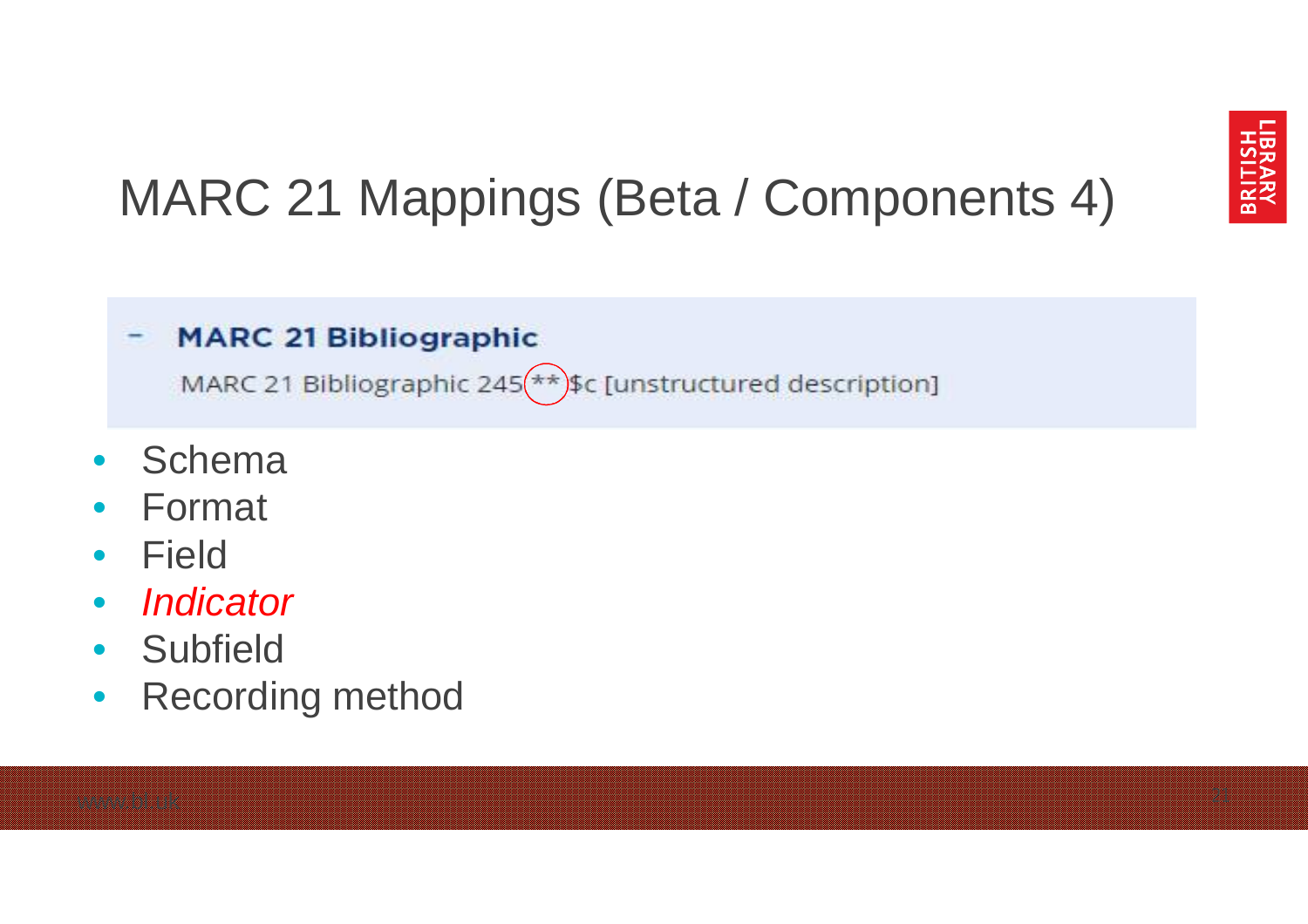### MARC 21 Mappings (Beta / Components 5)

#### **MARC 21 Bibliographic**

MARC 21 Bibliographic 245 \*\* (\$c)[unstructured description]

- Schema
- Format
- Field
- Indicator
- *Subfield*
- Recording method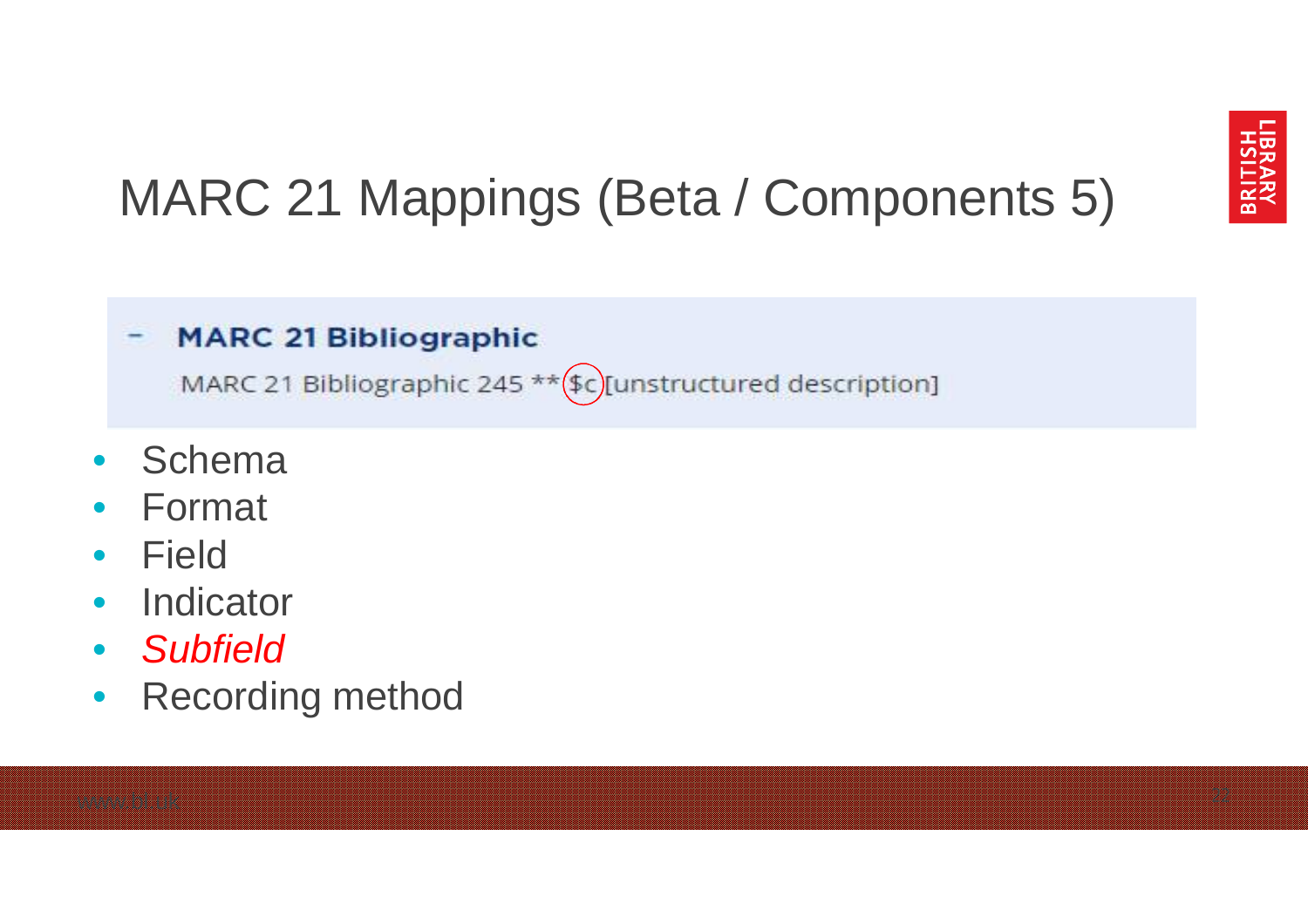### MARC 21 Mappings (Beta / Components 6)

#### **MARC 21 Bibliographic**

MARC 21 Bibliographic 245 \*\* \$c (unstructured description)

- Schema
- Format
- Field
- Indicator
- Subfield
- *Recording method*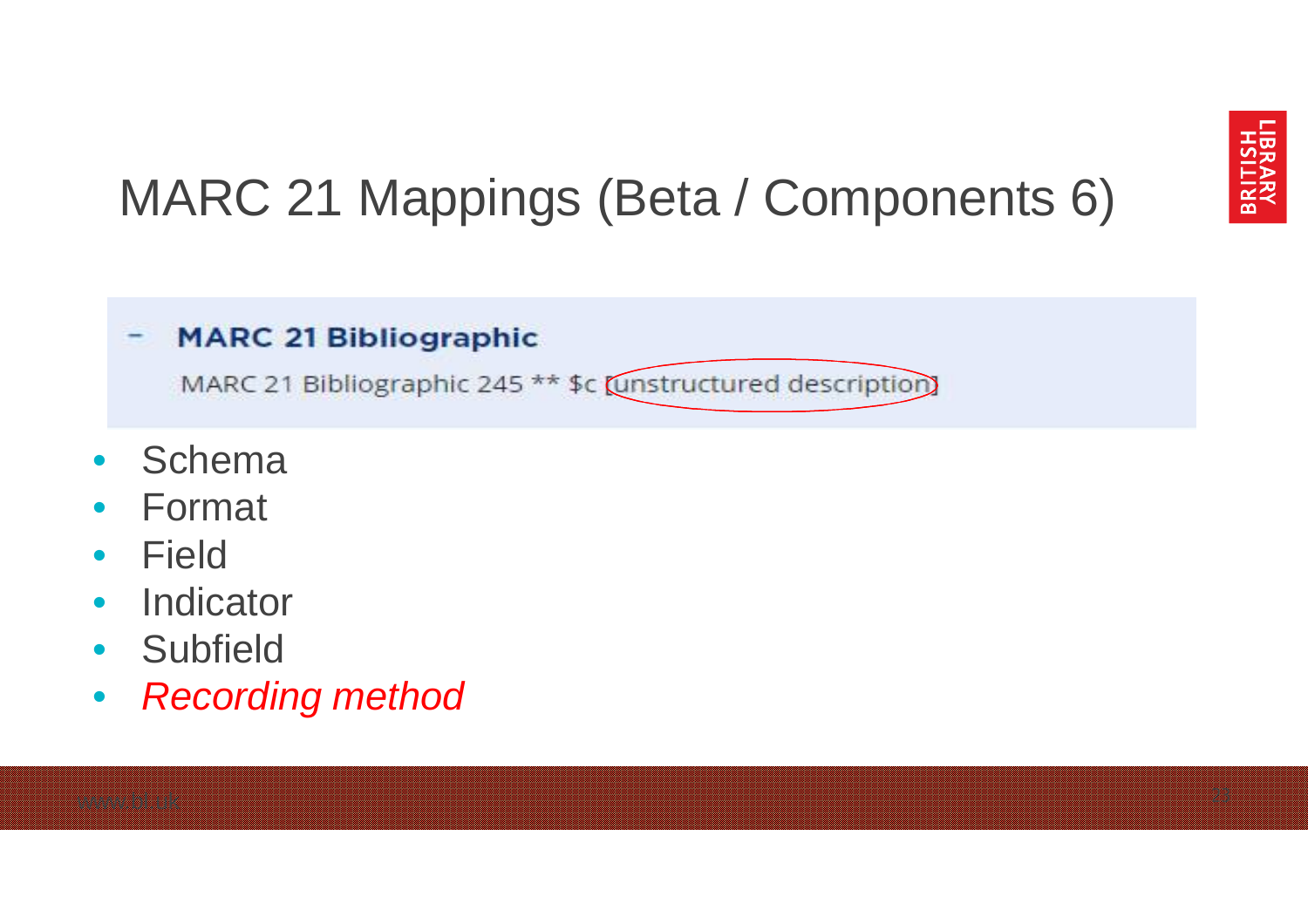

# MARC 21 Mappings (Comparing Beta / Current)

- Location : Element level integration *not* stand alone tables
- Direction : RDA to MARC 21 *not* MARC 21 to RDA
- Mark up : Coding *not* labels
- Search : Mappings searchable in both Toolkits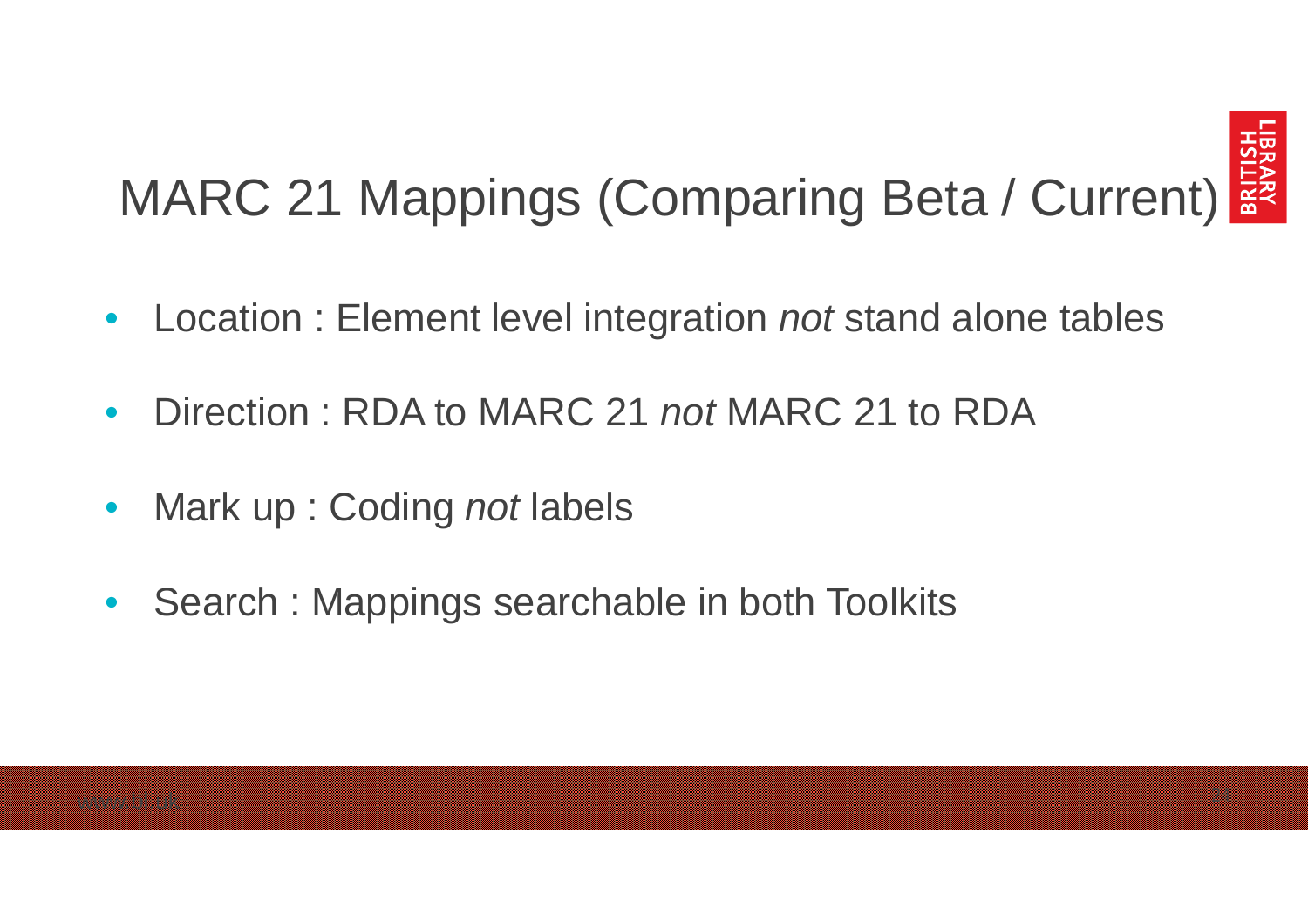

#### MARC 21 Mappings (Focus so far)

- Transfer of mappings from Current to Beta Toolkit
- Expansion of mappings to different recording methods :
	- Unstructured
	- Structured
	- Identifier
	- IRI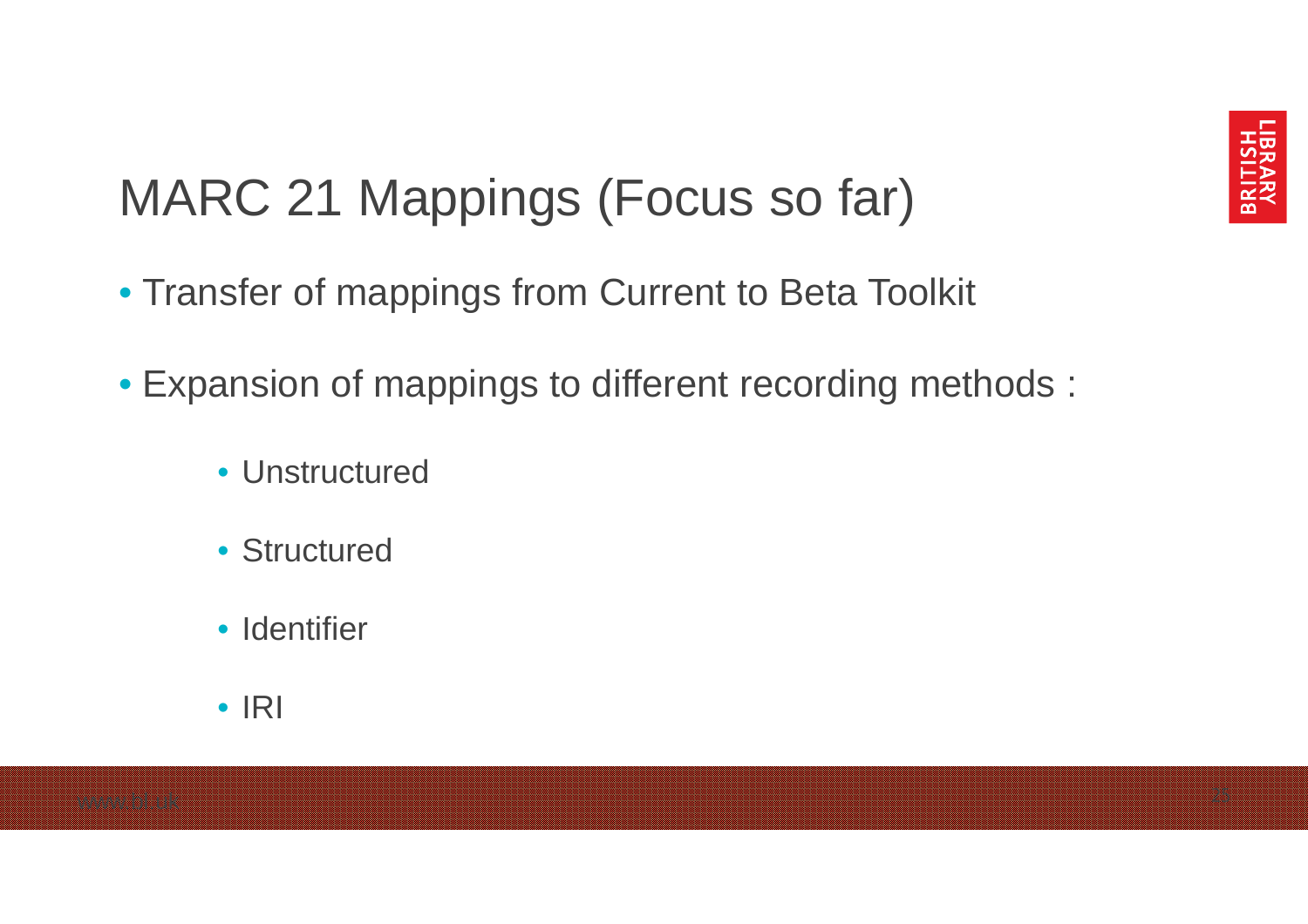

#### MARC 21 Mappings (Still to do)

- Mappings for recent MARC 21 coding changes
- Mappings for relationship subfields \$4, \$i, \$e, \$j
- Mappings for new RDA elements to existing MARC 21 coding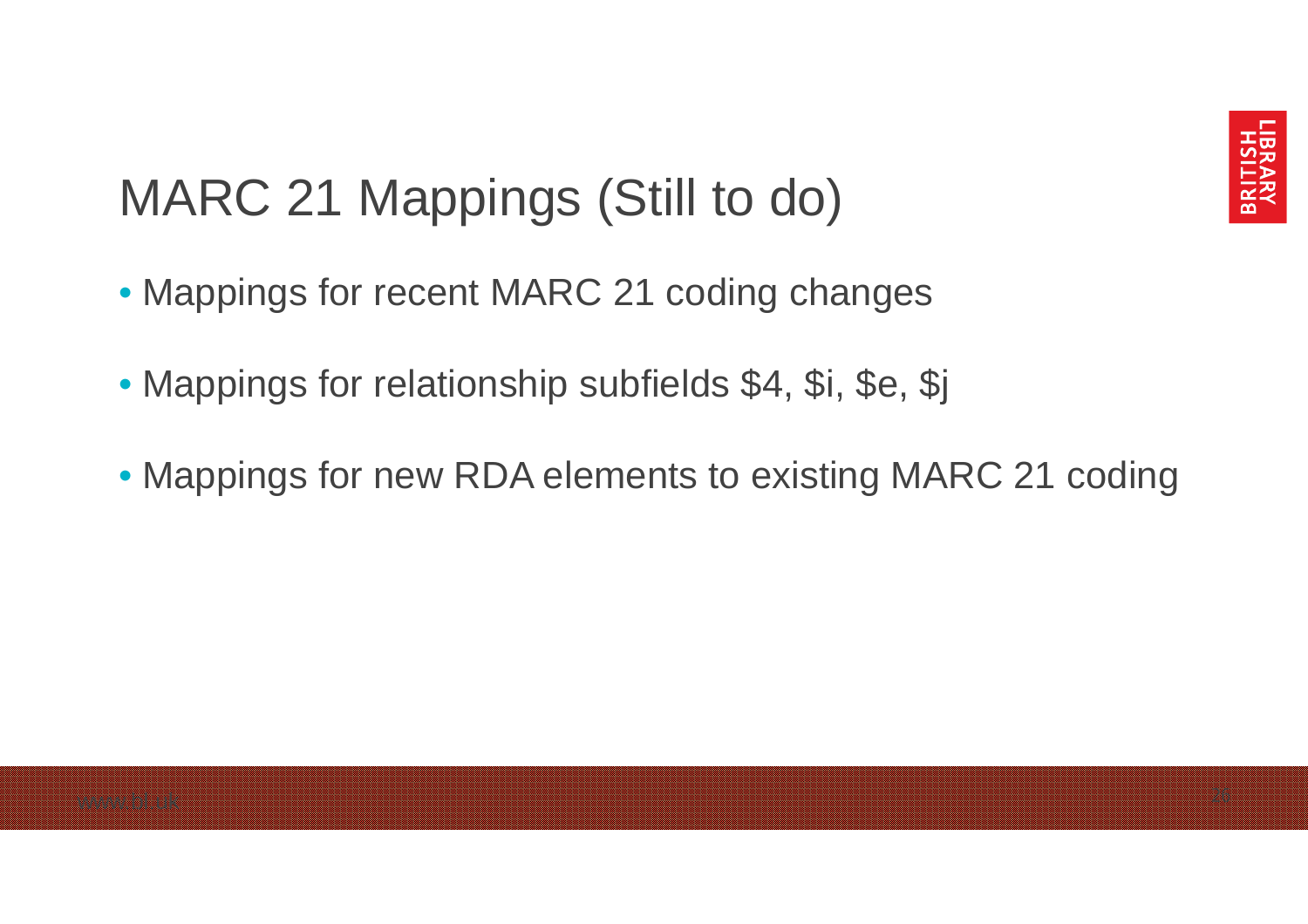### MARC 21 Mappings (Coding Unavailable)

#### Prerecording

For general guidance and instructions on recording a statement from a manifestation that reproduces another manifestation, see Guidance: Manifestation statements.

Manifestation statements of facsimiles and reproductions  $^{\overline{23}}$ .

#### **OPTION**

Record an unstructured description within a value of Manifestation: manifestation title and responsibility statement<sup>23</sup>.

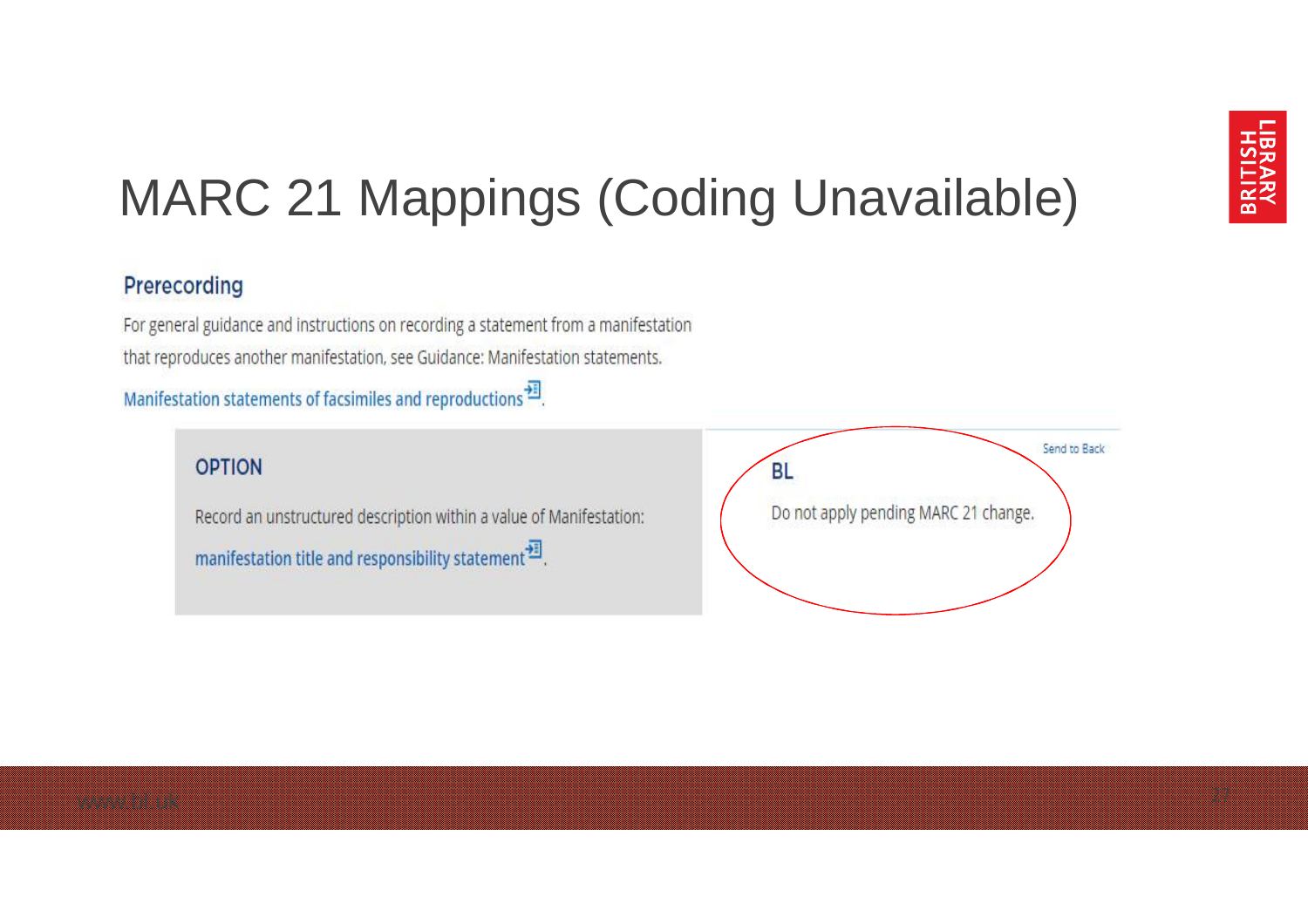

### MARC RDA Working Group (Charge)

- Evaluate the scope and impact of the extensions to RDA arising from the RDA 2019 revision in relation to MARC 21
- Identify and prioritize possible changes to MARC 21 to support compatibility with the RDA extensions and ensure effective data exchange into the future
- Prepare discussion papers and proposals for the MARC Advisory Committee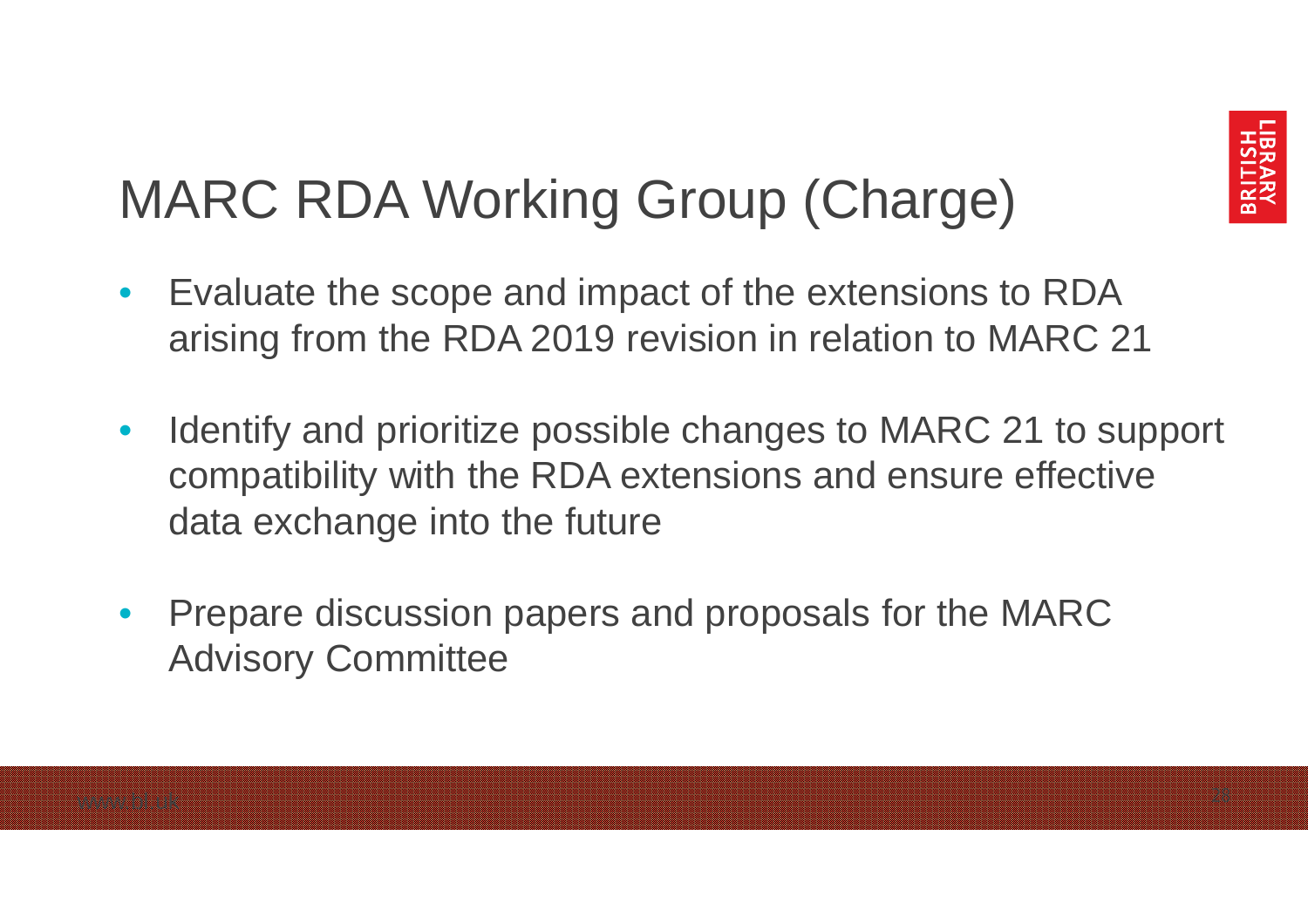### MARC RDA Working Group (Schedule)

- **December 2019:** Preparation of initial discussion papers.
- **January 2020:** ALA Midwinter meeting, where discussion papers will be considered.
- **January – April 2020:** Working group meetings.
- **April – June 2020:** Preparation of proposals and discussion papers.
- **June 2020:** ALA Annual meeting; consideration of proposals and discussion papers.
- **July – October 2020:** Working group meetings.
- **November – December 2020:** preparation of remaining proposals.
- **January 2021:** ALA Midwinter meeting; consideration of proposals.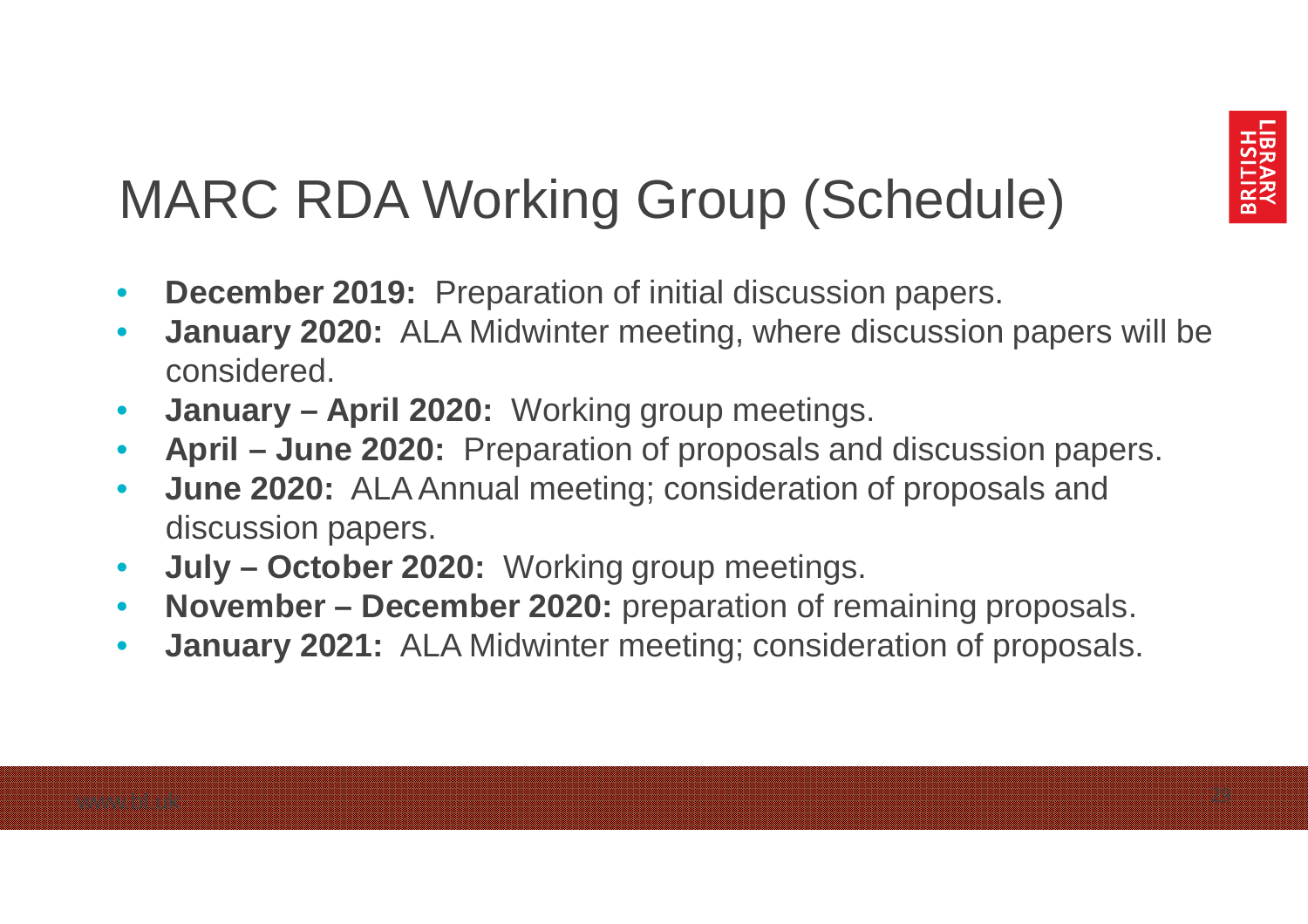

# MARC RDA Working Group (Membership 1)

**RSC** 

Ebe Kartus – RSC liaison, Univ. of New England, New South Wales, Australia

**NDMSO** 

Sally McCallum – NDMSO Chief, Library of Congress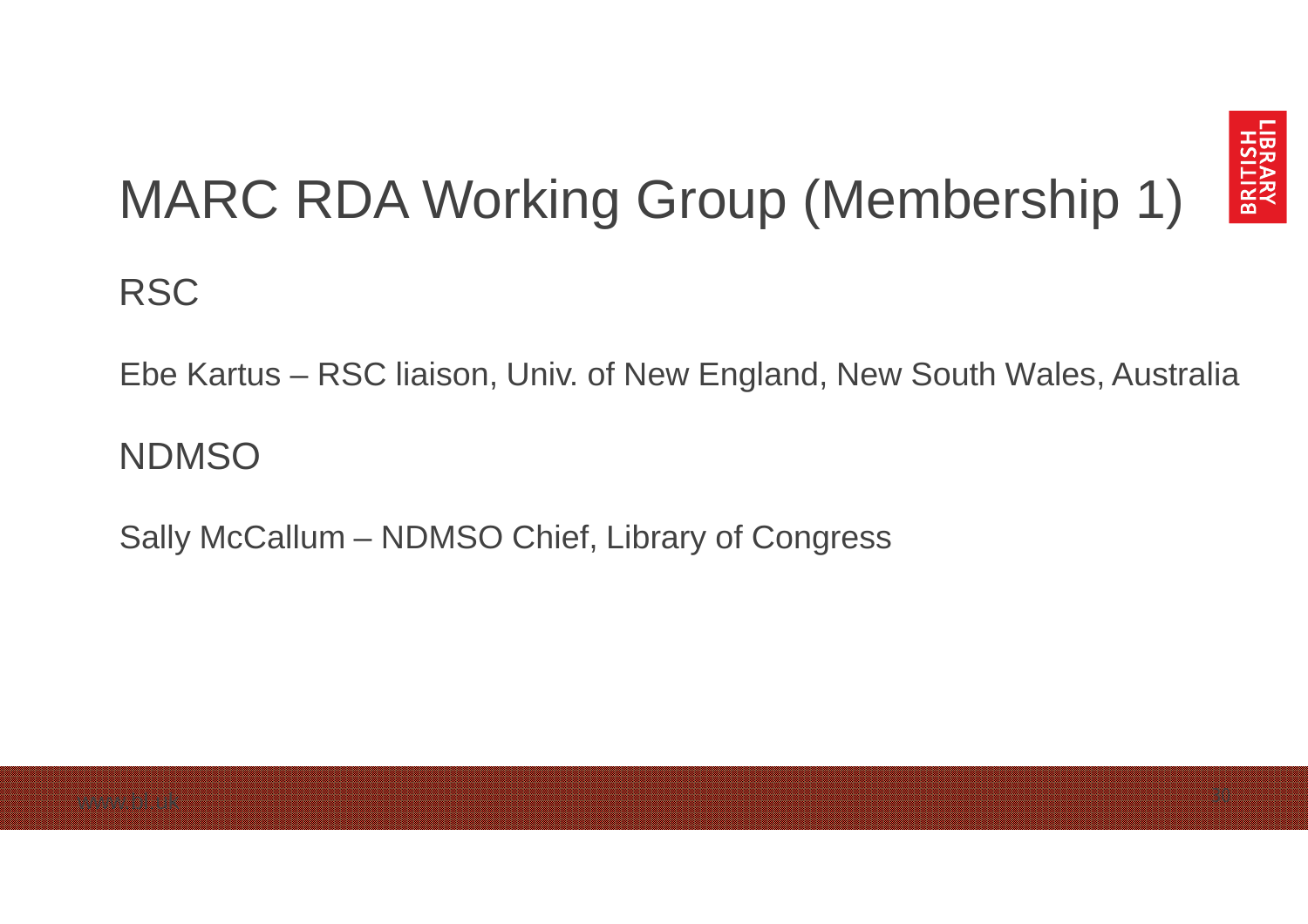

### MARC RDA Working Group (Membership 2)

MARC Steering Group

Thurstan Young – British Library

John Zagas – Library of Congress

Reinhold Heuvelmann – Deutsche Nationalbibliothek

Bill Leonard – Library and Archives Canada

Hong Cui – Library and Archives Canada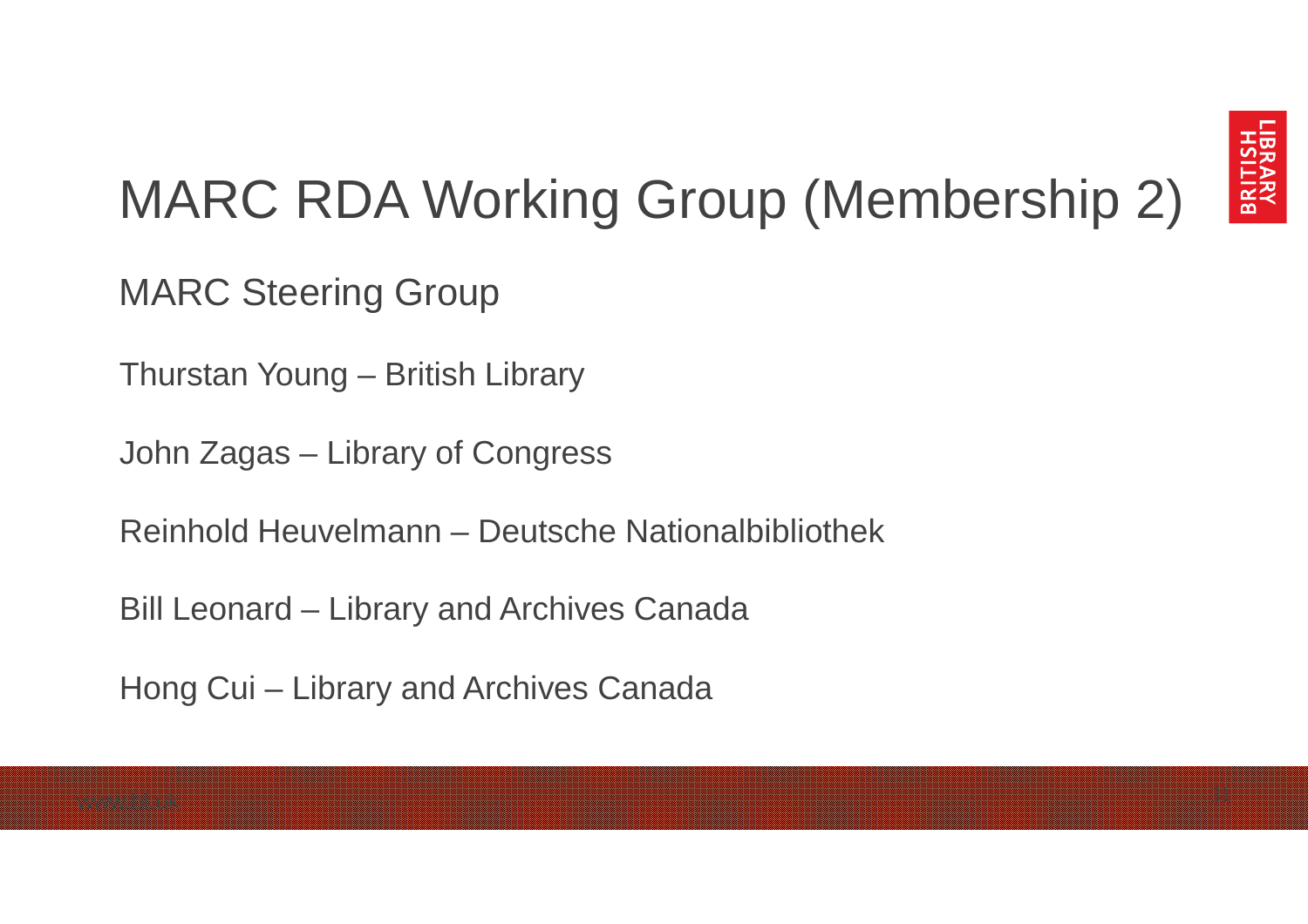

# MARC RDA Working Group (Membership 3)

Vendors

Wayne Schneider – Indexdata

Nathan Putnam - OCLC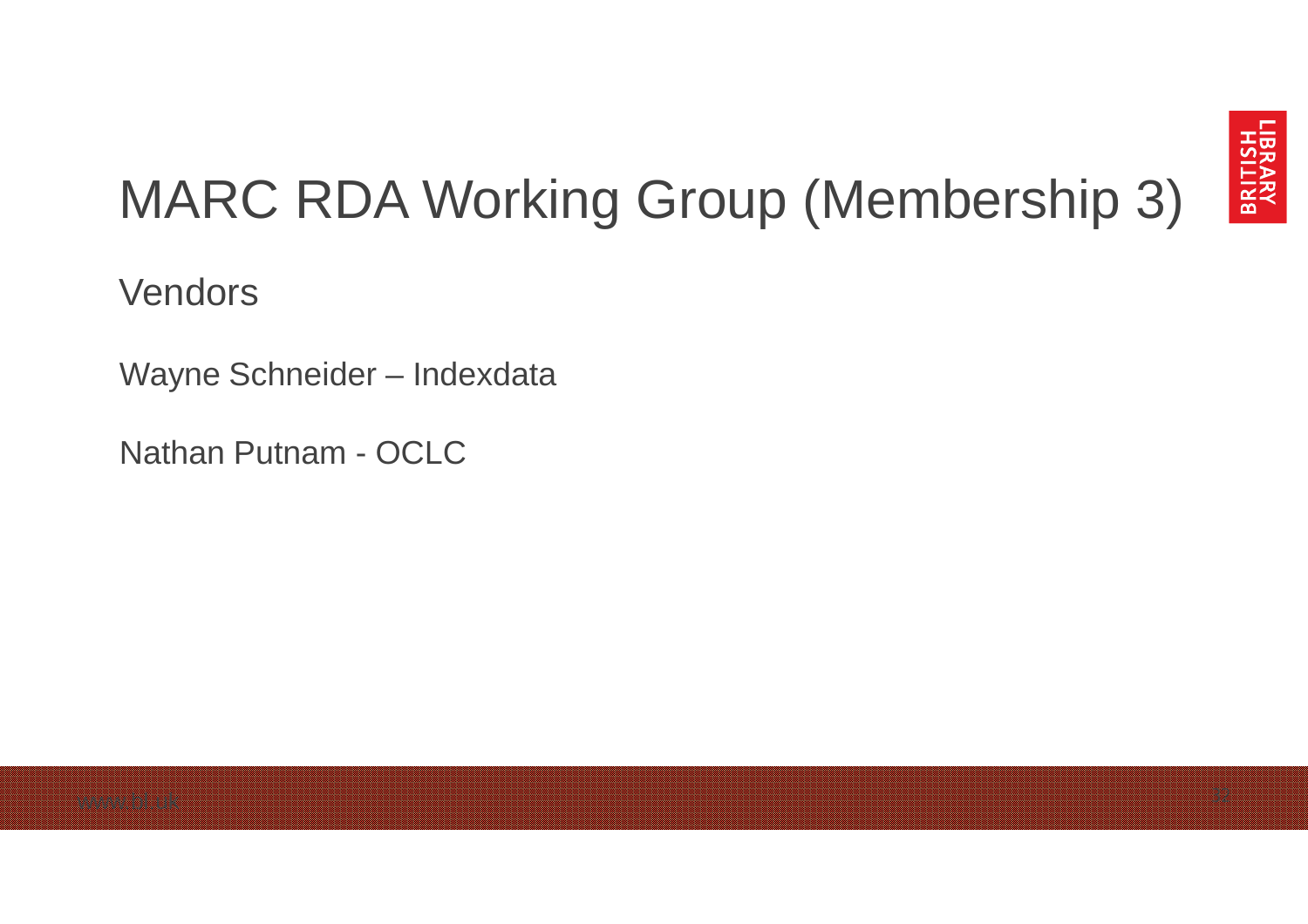

# MARC RDA Working Group (Membership 4)

**Specialists** 

Matthew Wise – MARC Advisory Committee (MAC) Chair

Catherine Gerhart –Audiovisual specialist (OLAC rep to MAC)

Susan Moore – Cartographic specialist (MAGIRT rep to MAC)

Tina Shrader – Serials specialist

Karen Peters –Music specialist (MLA rep to MAC)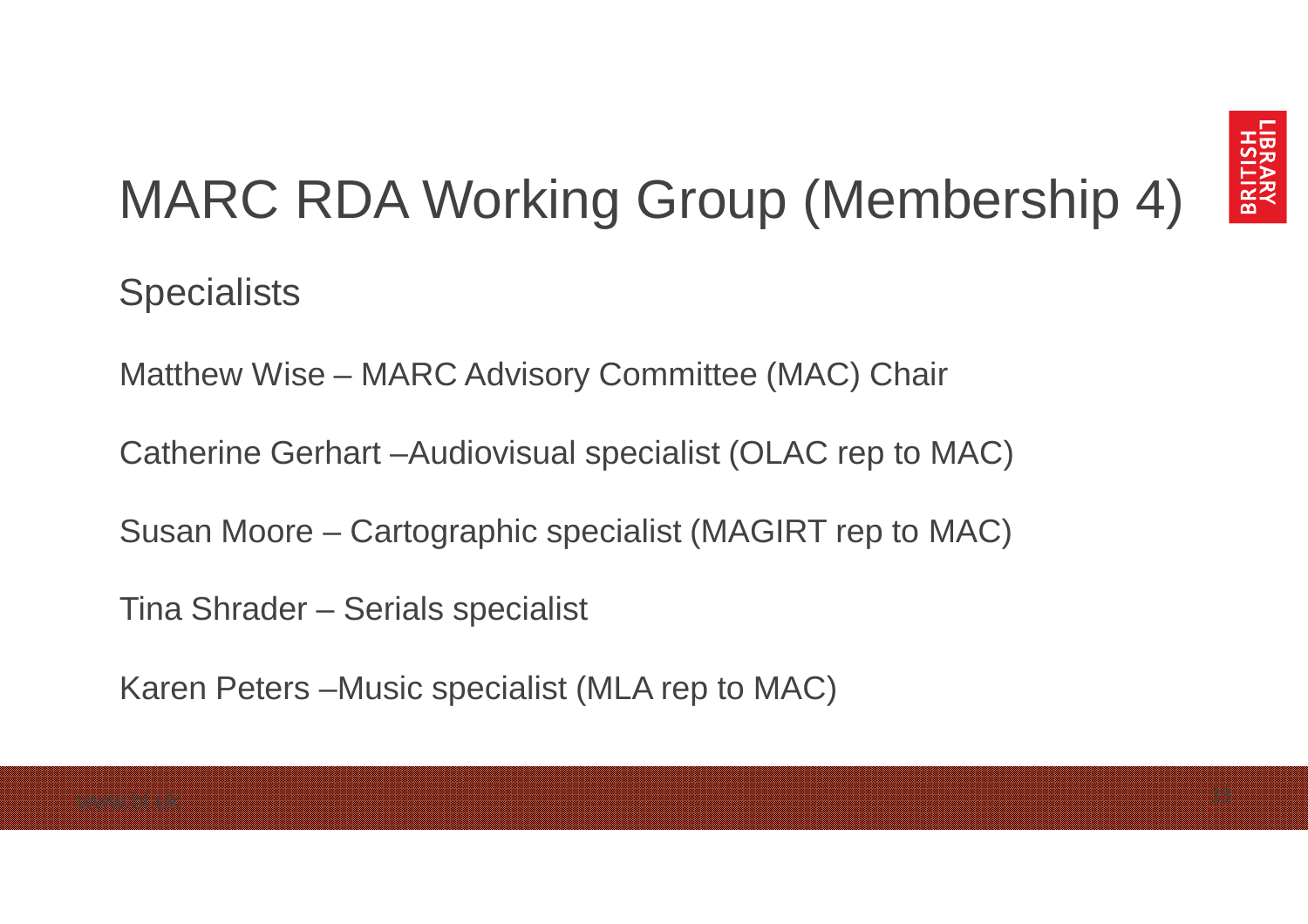

### MARC RDA Working Group (Focus)

- New RDA entities, concepts and vocabularies encoding schemes
- Choice of format to implement change
- Granularity and consistency of change
- Feasibility and utility of change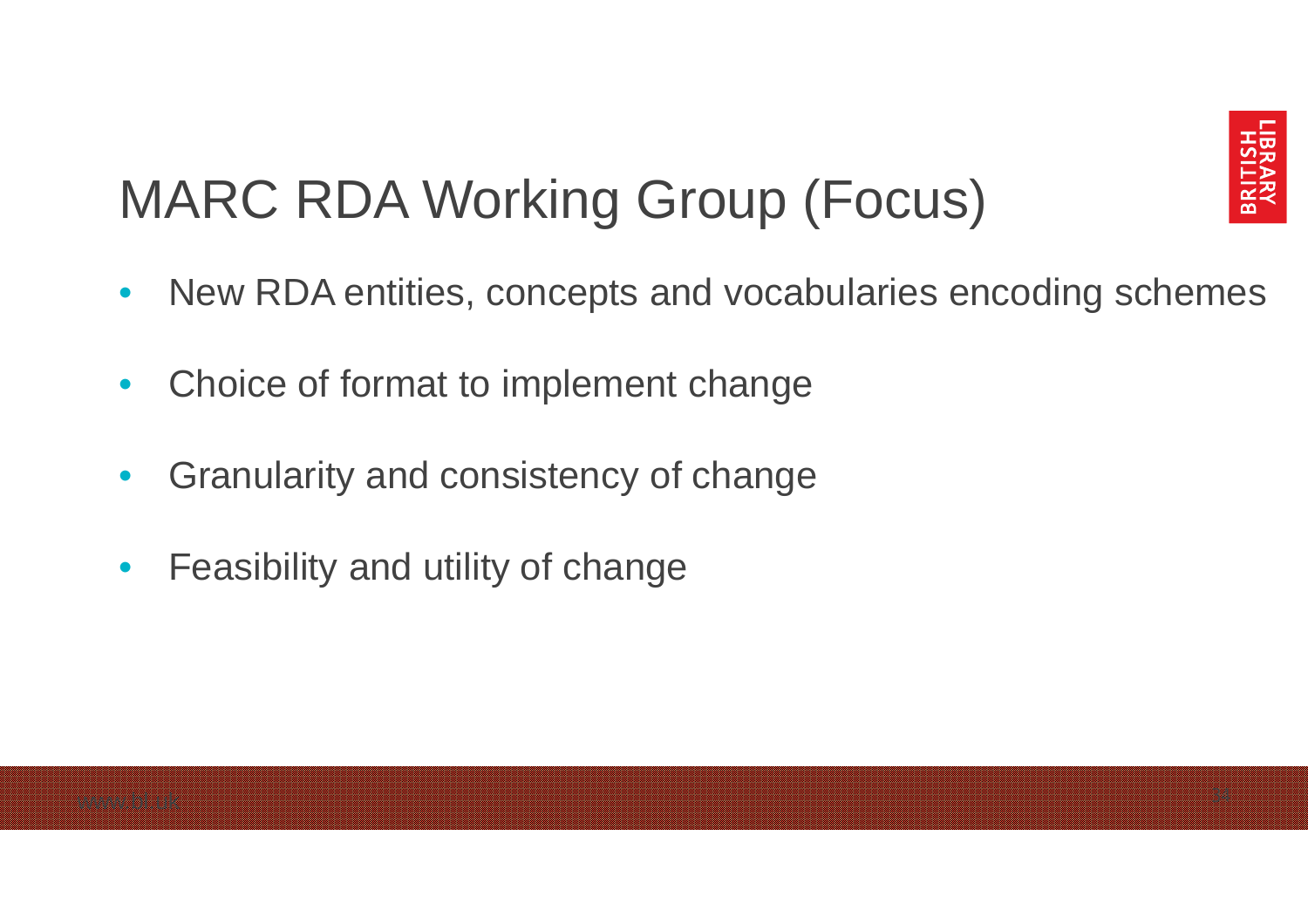

#### New RDA Entities

- RDA Entity
- Nomen
- Agent
- Collective Agent
- Place

#### • Timespan

[www.bl.uk](http://www.bl.uk)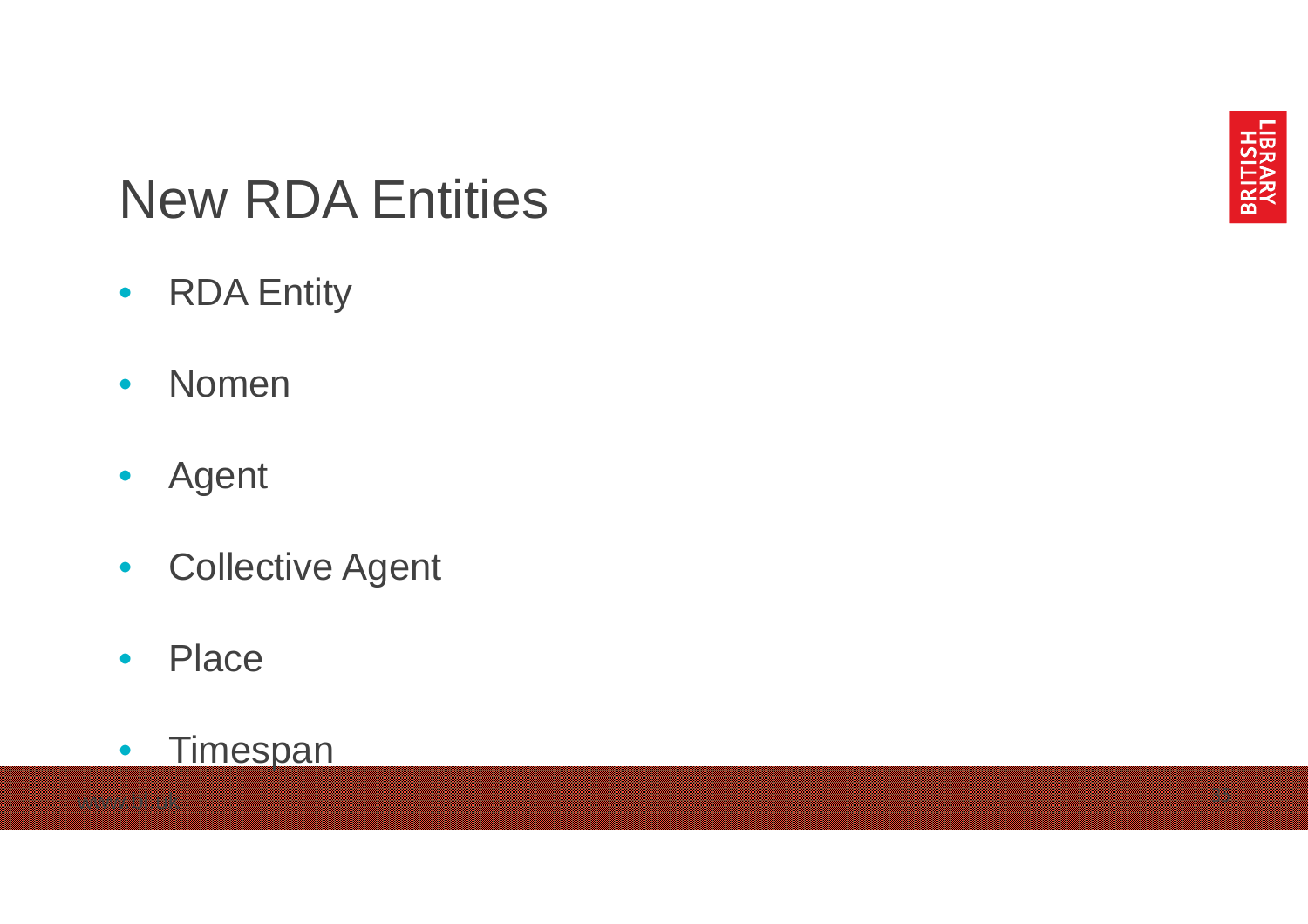#### New RDA Concepts

- Manifestation Statements
- Representative Expressions
- Diachronic Works
- Data Provenance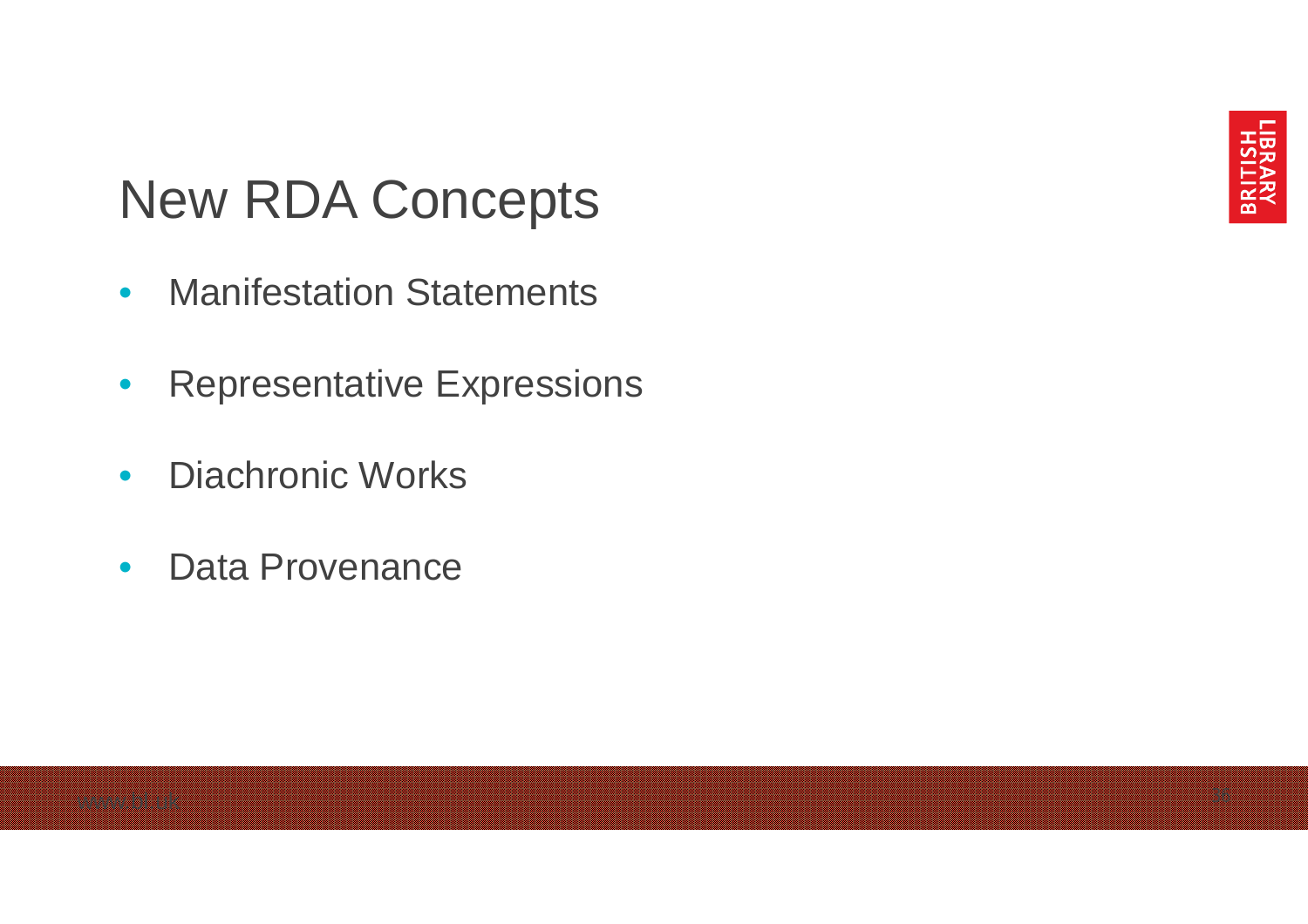

### New RDA Vocabulary Encoding Schemes

- RDA Carrier Extent Unit
- RDA Extension Plan
- RDA Recording Sources
- RDA Type of Binding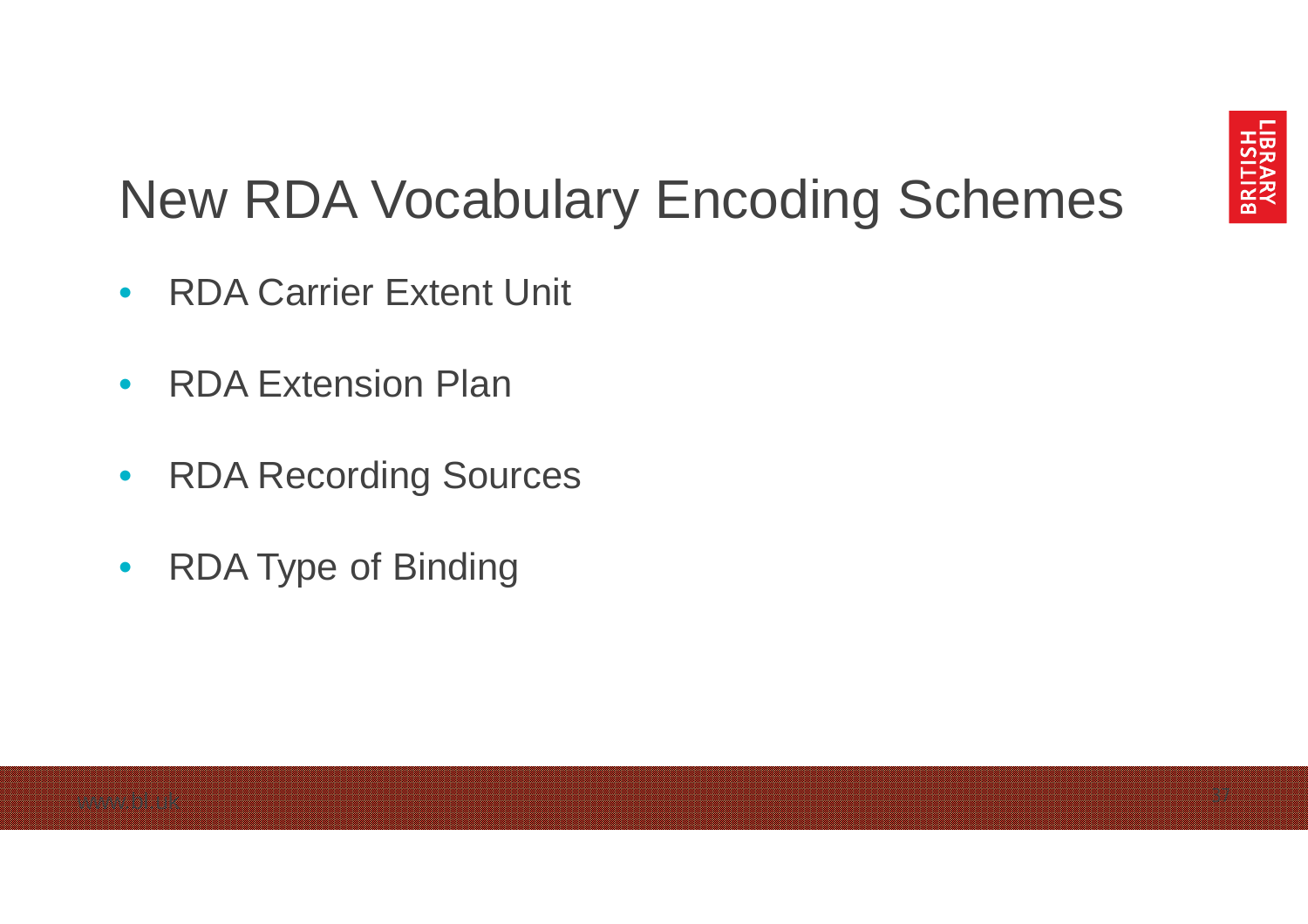

# Existing RDA Vocabulary Encoding Schemes

- RDA Mode of Issuance
- RDA Aspect Ratio Designation
- RDA Illustrative Content
- RDA Sound Content
- RDA Form of Musical Notation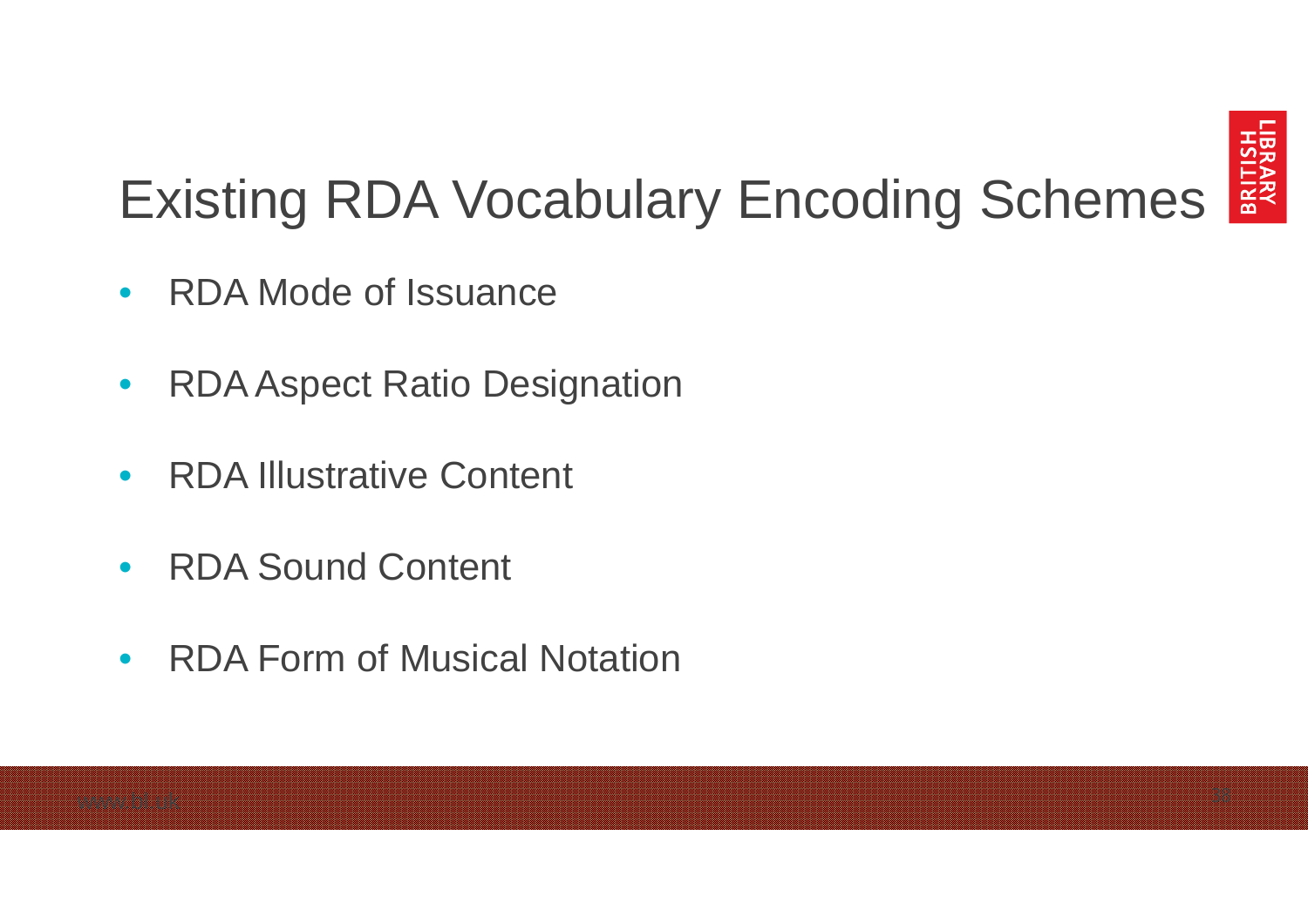

#### Choice of Format in MARC 21

- Authority?
- Bibliographic?
- Other?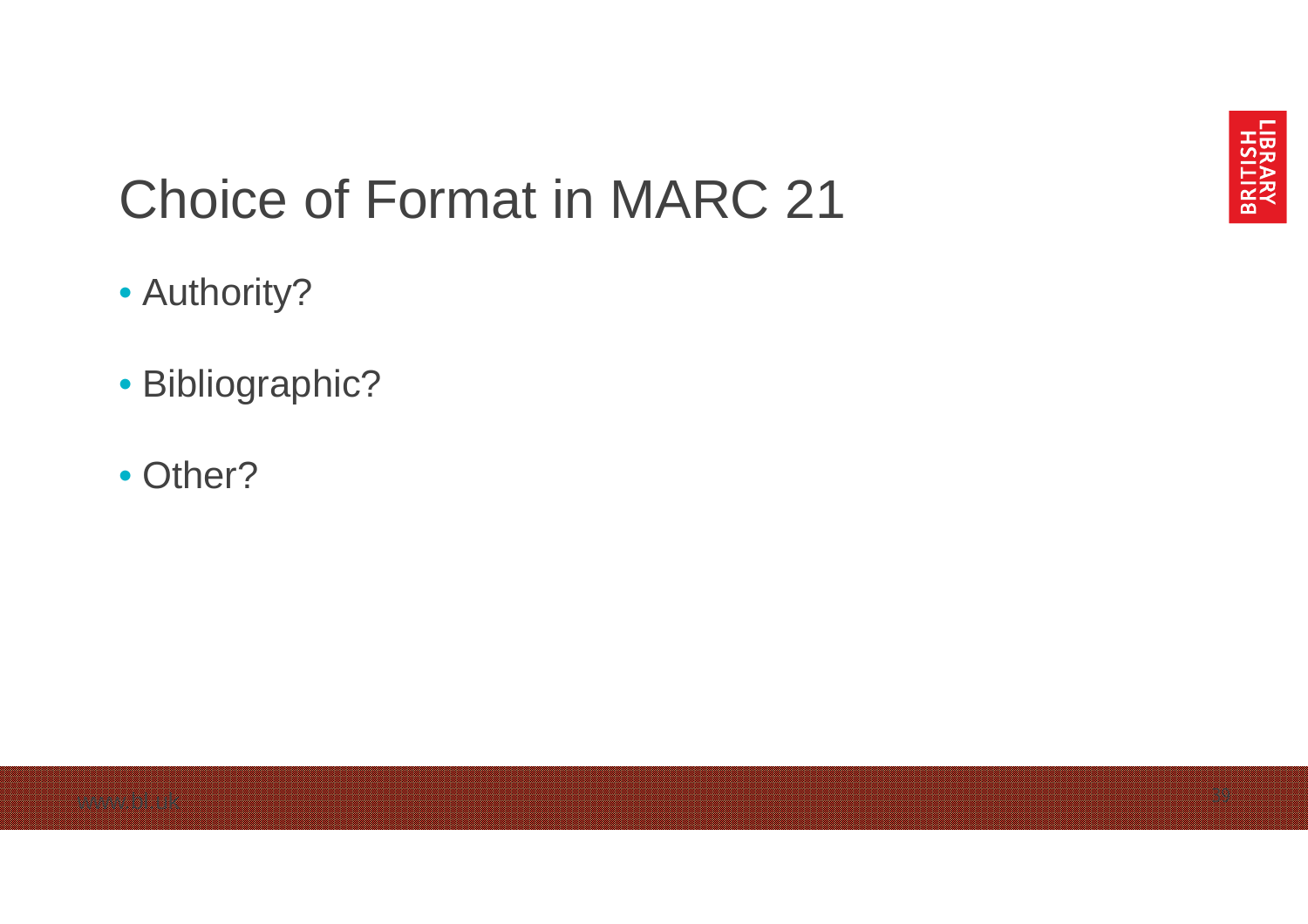

### Granularity and Consistency in MARC 21

- Scope for granularity of coding :
	- record level?
	- field level?
- Scope for consistency of coding :
	- equivalent field by field?
	- equivalent format by format?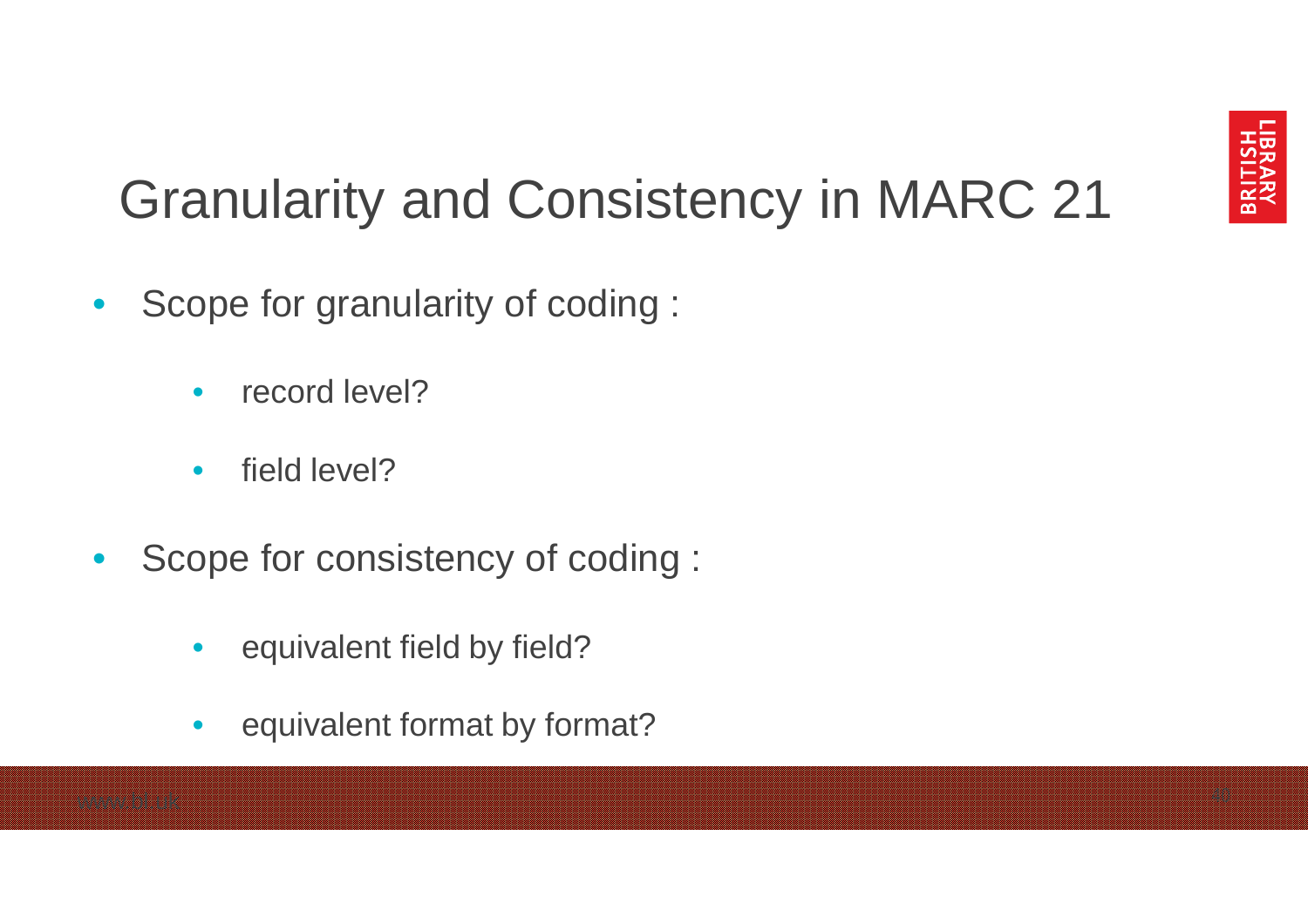

### Feasibility and Utility in MARC 21

- Possibility of change within :
	- format constraints? (i.e. available coding)
	- existing record models? (e.g. NACO, BIBCO, PN)
- Helpfulness of change to:
	- end users? (e.g. researchers, programmers, etc.)
	- collection management? (e.g. inventory control, workflow efficiency, etc.)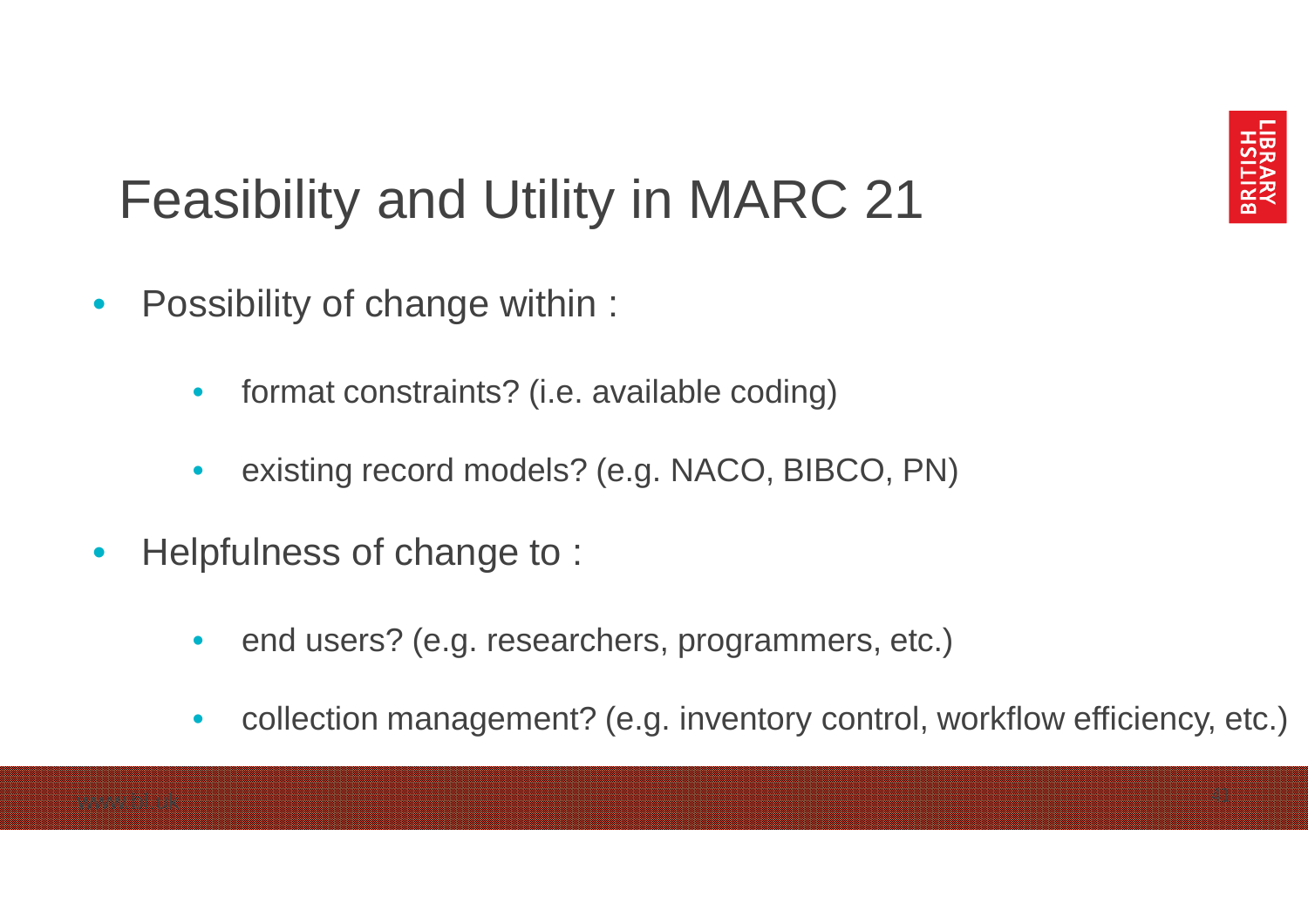

# MARC RDA Working Group (Coding Agreed)

- Approved by MARC Advisory Committee (June / July 2020)
	- Manifestation Statements: Field 881 (Bibliographic format)
	- Extension Plan: Field 335 (Bibliographic and Authority formats)
- Scheduled for inclusion in MARC 21 Update 31 (year end 2020)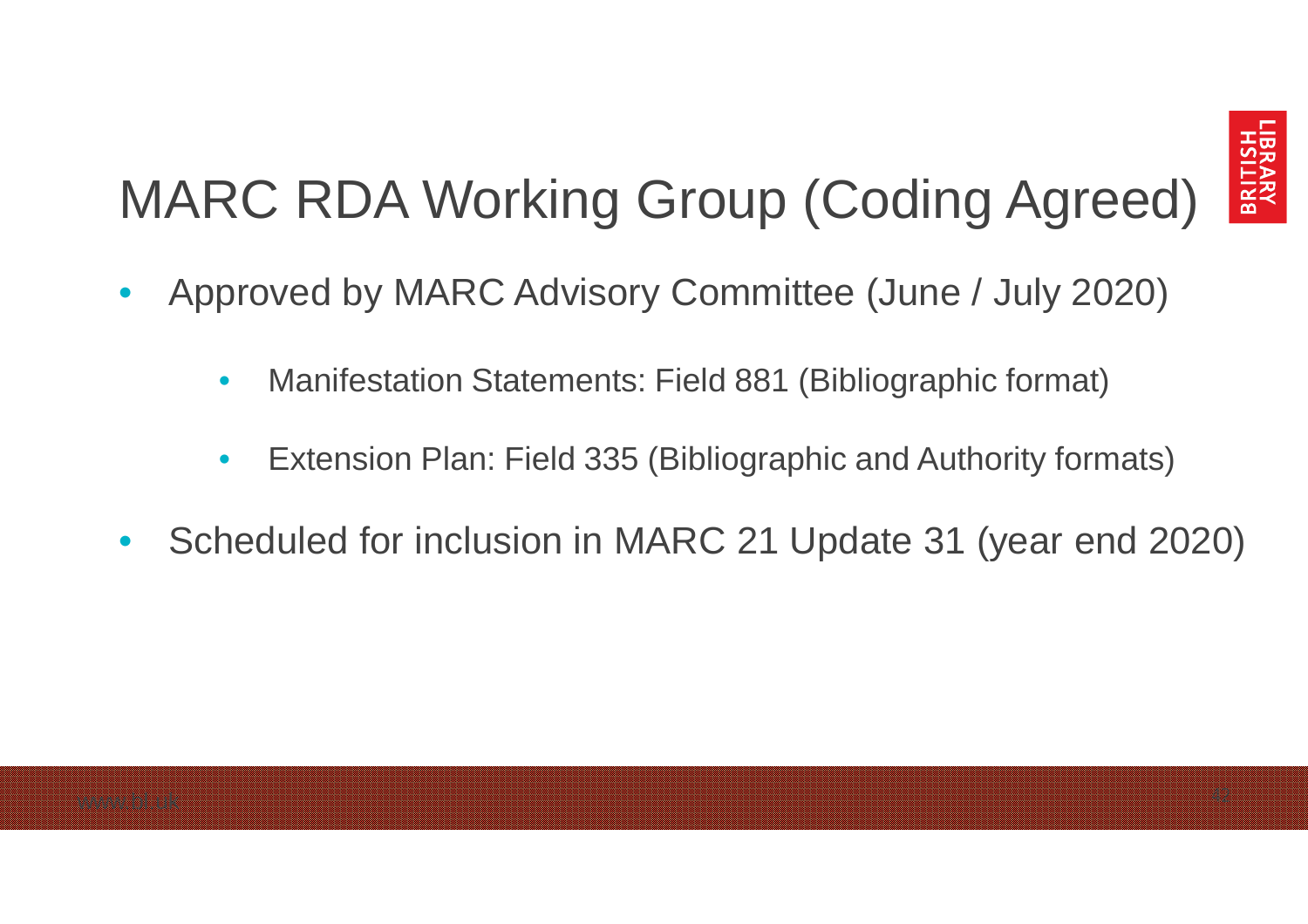

#### Manifestation Statement (881) Example

**881** ## *\$cCROSSING THE CHASM Marketing and Selling Disruptive Products to Mainstream Customers Geoffrey A. Moore***\$d**THIRD EDITION**\$f**HARPER BUSINESS An Imprint of HarperCollinsPublishers 2014**\$i**Copyright © 1991, 1999, 2002, 2014 by Geoffrey A. Moore**\$e**Printed in the United States of America**\$a**Originally published in hardcover in 1991 by HarperBusiness, an imprint of HarperCollins Publishers.**\$b**ISBN: 978-0-06-229298-8**\$a**USA \$19.99**\$l**A BUSINESSWEEK BESTSELLER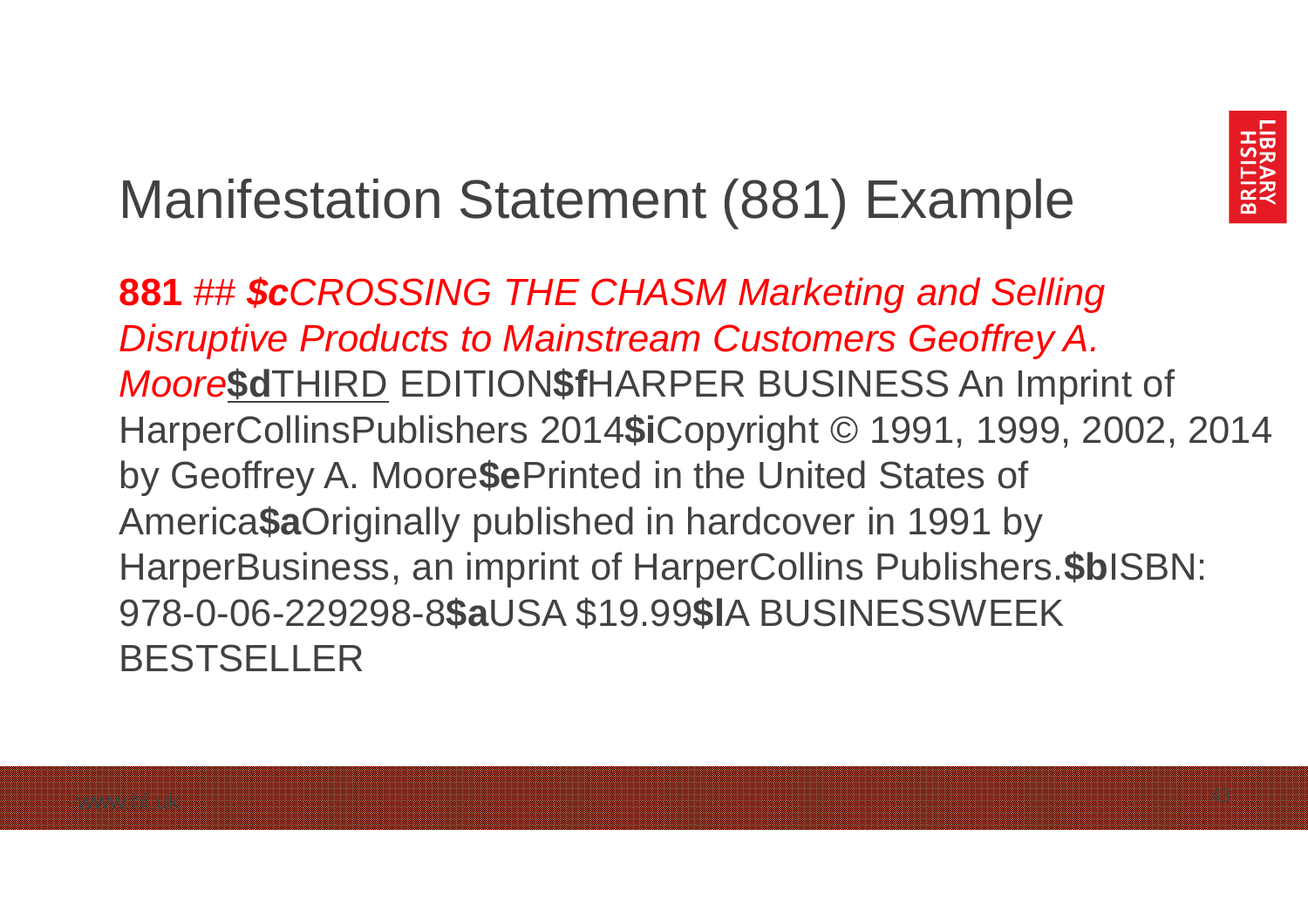

#### Extension Plan (335) Examples

- *\$a static plan* \$2 rdaep
- *\$a successive indeterminate plan* \$2 rdaep
- *\$a successive determinate plan* \$2 rdaep
- *\$a integrating indeterminate plan* \$2 rdaep
- *\$a integrating determinate plan* \$2 rdaep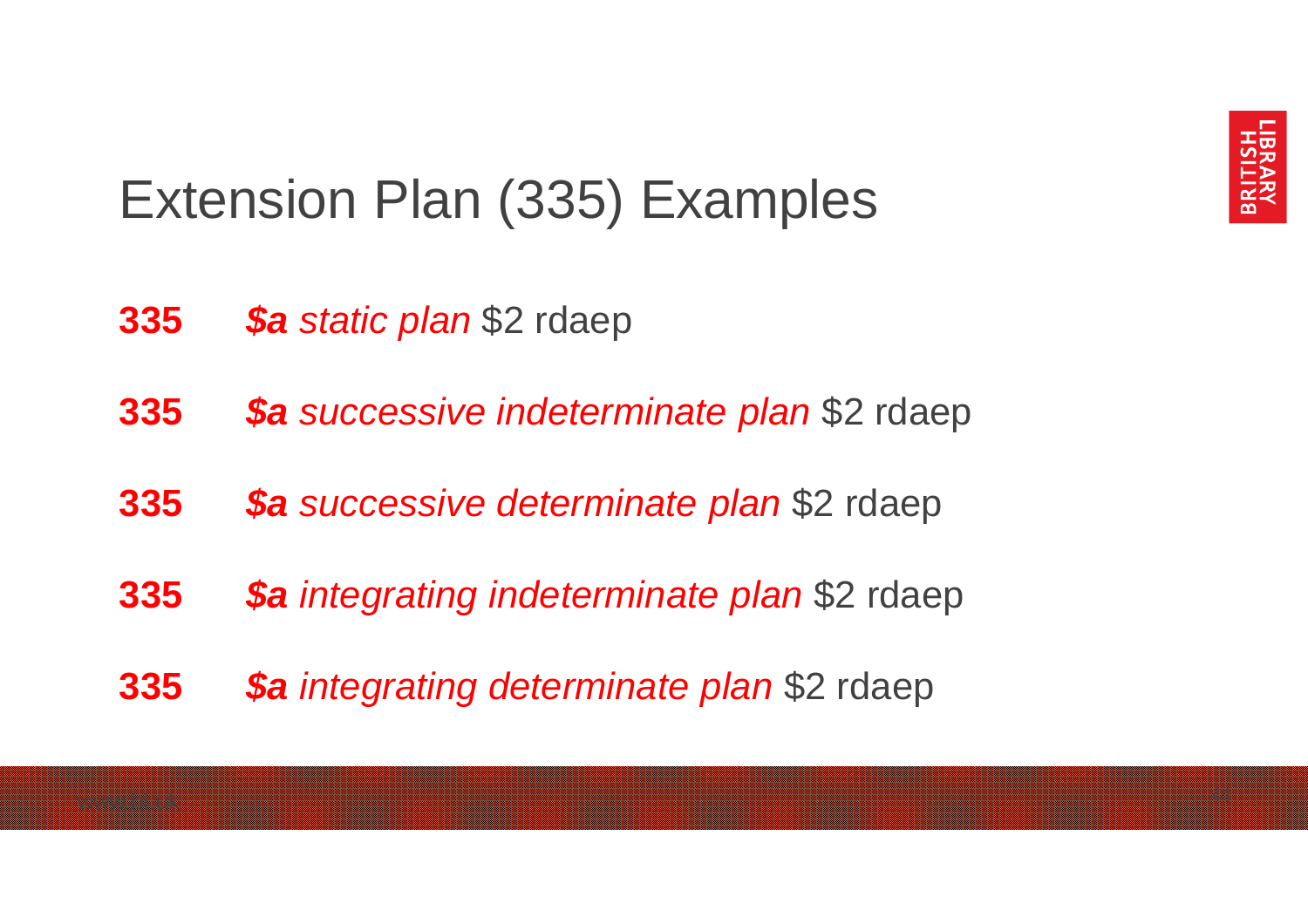

# MARC RDA Working Group (Coding Pending)

- Discussed by MARC Advisory Committee (June / July 2020)
	- Mode of Issuance: 334? (Bibliographic format)
	- Type of Binding: 340 \$l? (Bibliographic format)
- Will return as proposals at next meeting of MARC Advisory Committee (January 2021)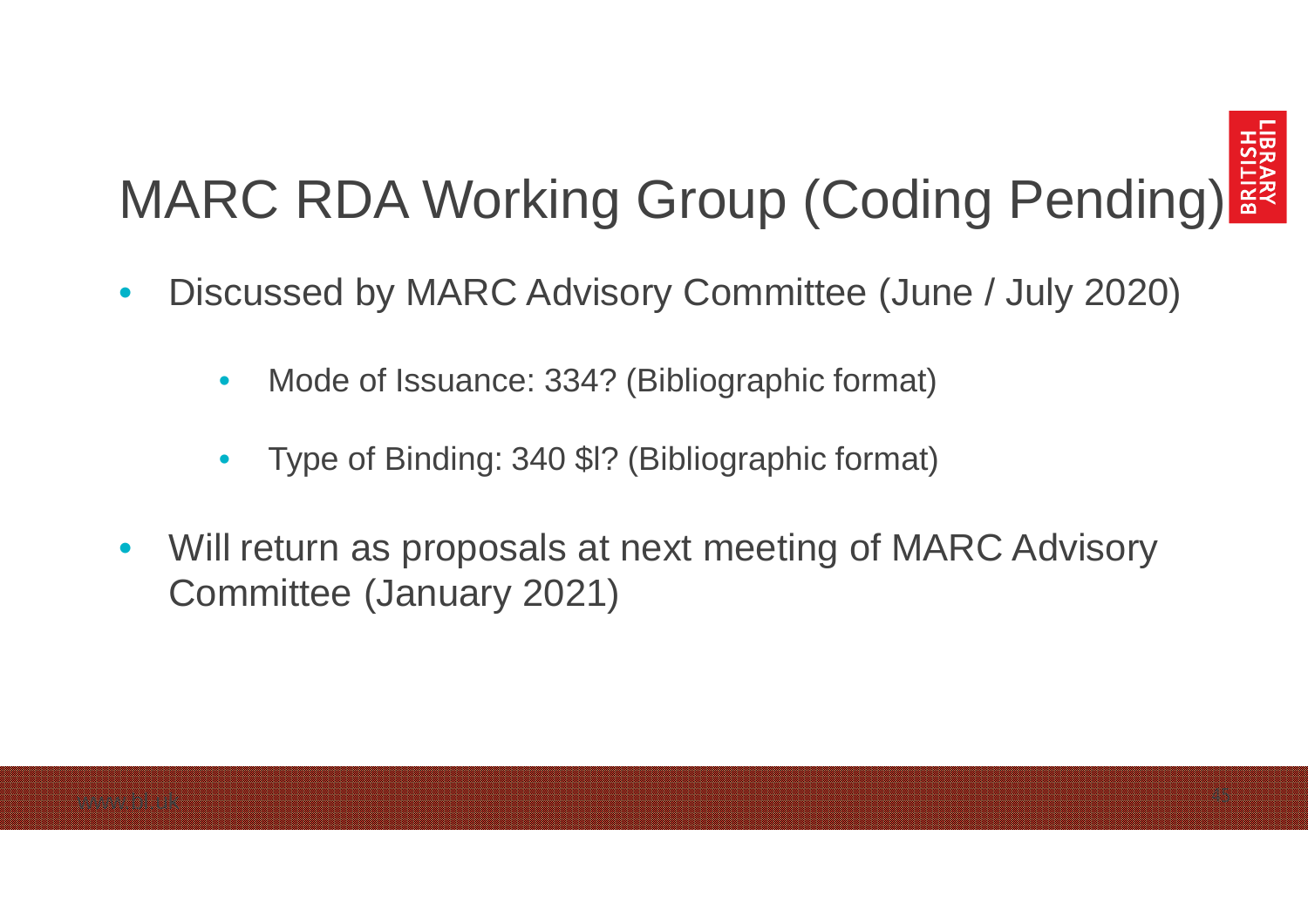

# Wider Community Activity (BIBFRAME / MLA)

- Approved by MARC Advisory Committee (June / July 2020)
	- Aspect Ratio Designation : 345 \$d (Bibliographic format)
	- Illustrative Content : 340 \$p (Bibliographic format)
- Discussed by MARC Advisory Committee (June / July 2020)
	- Sound Content : 344 \$i? (Bibliographic format)
	- Form of Musical Notation : 348 \$c? (Bibliographic format)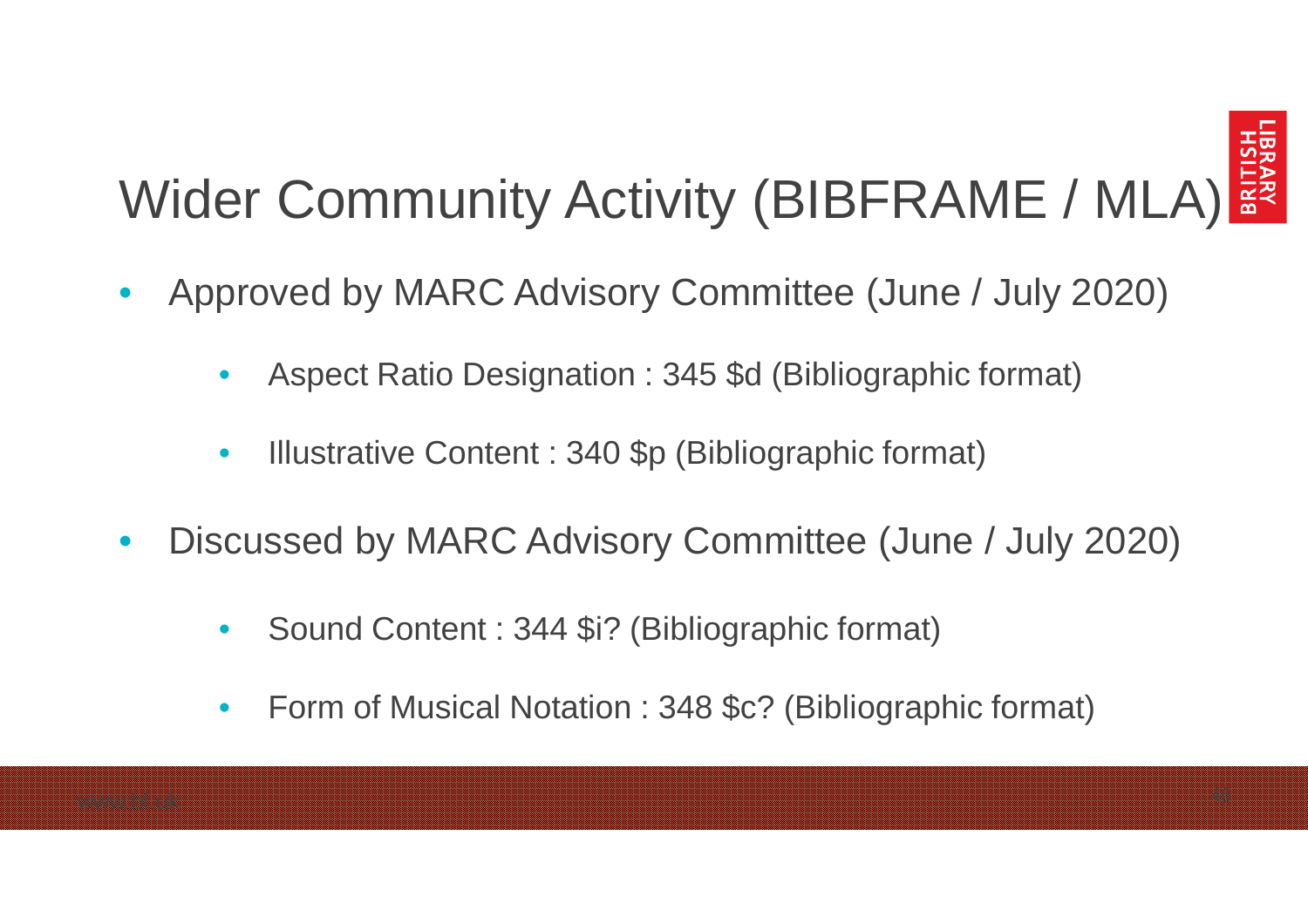

# MARC RDA Working Group (Learning Points)

- New coding not mandatory to implementation of RDA
- Case by case implementation decisions based on feasibility / utility
- RSC liaison to provide advice and assistance
- Feedback from MAC may contribute to RDA developments (e.g. vocabulary encoding scheme for "Type of Binding")
- RDA will not adapt to MARC 21 record structures if these break its relationships to the LRM (e.g. Provider Neutral record model)